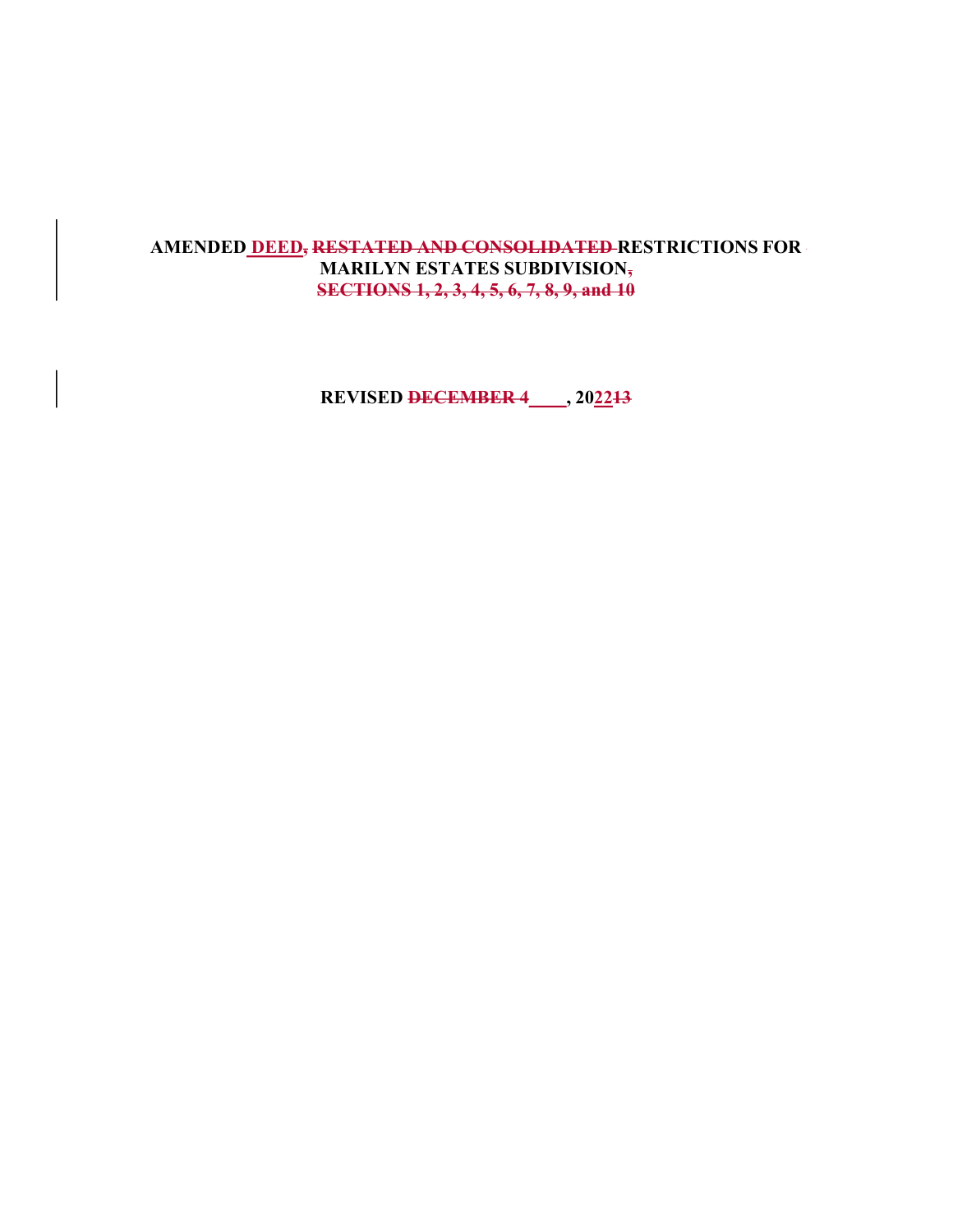| <b>TABLE OF CONTENTS</b> |  |
|--------------------------|--|
|                          |  |

| Section 5. DWELLING QUALITY AND SIZE       |
|--------------------------------------------|
| $\underline{6}$                            |
| Section 6. BUILDING LOCATION               |
| $\theta$                                   |
| Section 7. SIGHT DISTANCE AT INTERSECTIONS |
| $\ddagger$                                 |
| Section 8. LOT WIDTH                       |
| $\ddagger$                                 |
| Section 9. SIDEWALKS                       |
| $\ddagger$                                 |
| Section 10. EASEMENTS                      |
| .87<br>$\ddot{+}$                          |
| Section 11. FENCES AND WALLS               |
| $\overline{2}$                             |
| Section 12. GARAGES                        |
|                                            |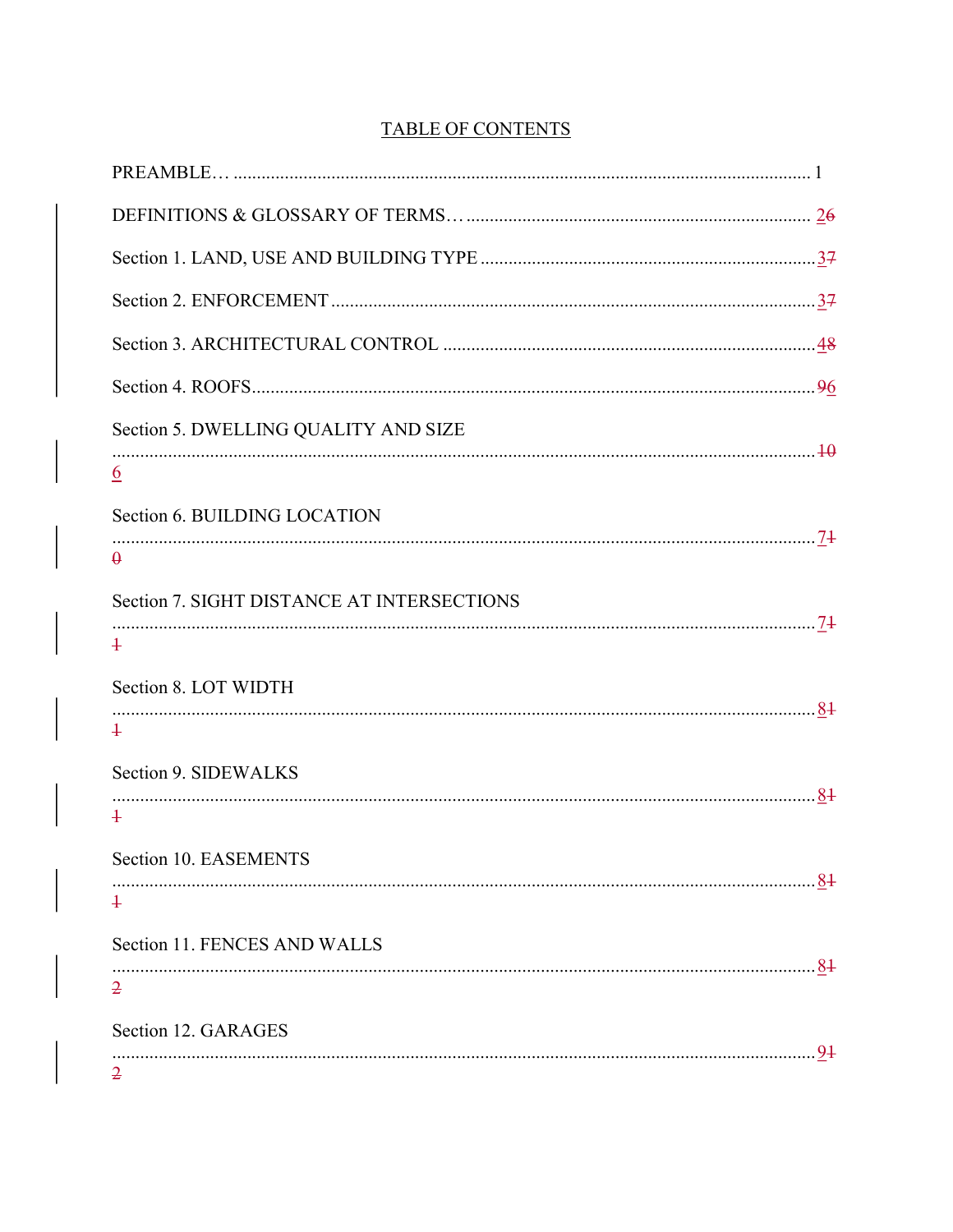| Section 13. ANTENNAS AND OTHER STRUCTURES                                                     |
|-----------------------------------------------------------------------------------------------|
| $\overline{3}$                                                                                |
| <b>Section 14. TEMPORARY STRUCTURES</b>                                                       |
| $\overline{3}$                                                                                |
| Section 15. STORAGE, AND STORAGE SHEDS, AND PORTABLE STORAGE<br><b>CONTAINERS</b>             |
| $\overline{3}$                                                                                |
| Section 16. SWIMMING POOLS AND SPAS                                                           |
| $\overline{\mathbf{3}}$                                                                       |
| Section 17. VACANT AND NEGLECTED PROPERTY                                                     |
| $\overline{\mathcal{A}}$                                                                      |
| Section 18. REPAIR, REMODELING, RECONSTRUCTION, OR CONSTRUCTION OF<br><b>DAMAGED-PROPERTY</b> |
| $\overline{4}$                                                                                |
| Section 19. NUISANCES                                                                         |
| $\overline{4}$                                                                                |
|                                                                                               |
|                                                                                               |
| Section 22. TRAILERS, COMMERCIAL AND RECREATIONAL VEHICLES136                                 |
|                                                                                               |
|                                                                                               |
|                                                                                               |
| Section 26. YEARLY DUE AND FEES—LIEN SECURING OBLIGATIONS 147                                 |
| Section 27. AMENDMENTS AND CHANGE TO RESTRICTIONS AND COVENANTS168                            |
|                                                                                               |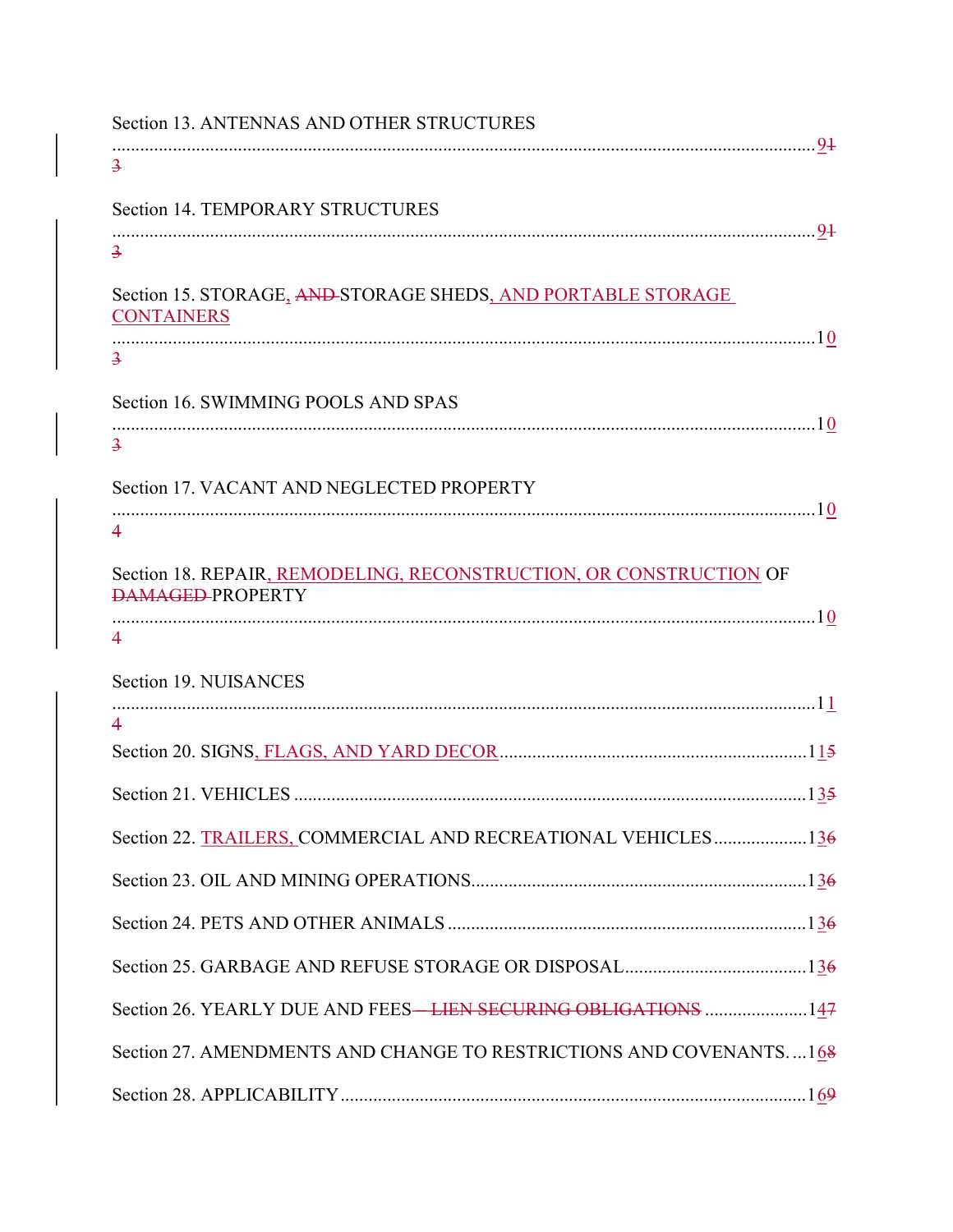| Section 32. COUNTERPARTS |  |
|--------------------------|--|
| $\overline{19}$          |  |
|                          |  |
|                          |  |
|                          |  |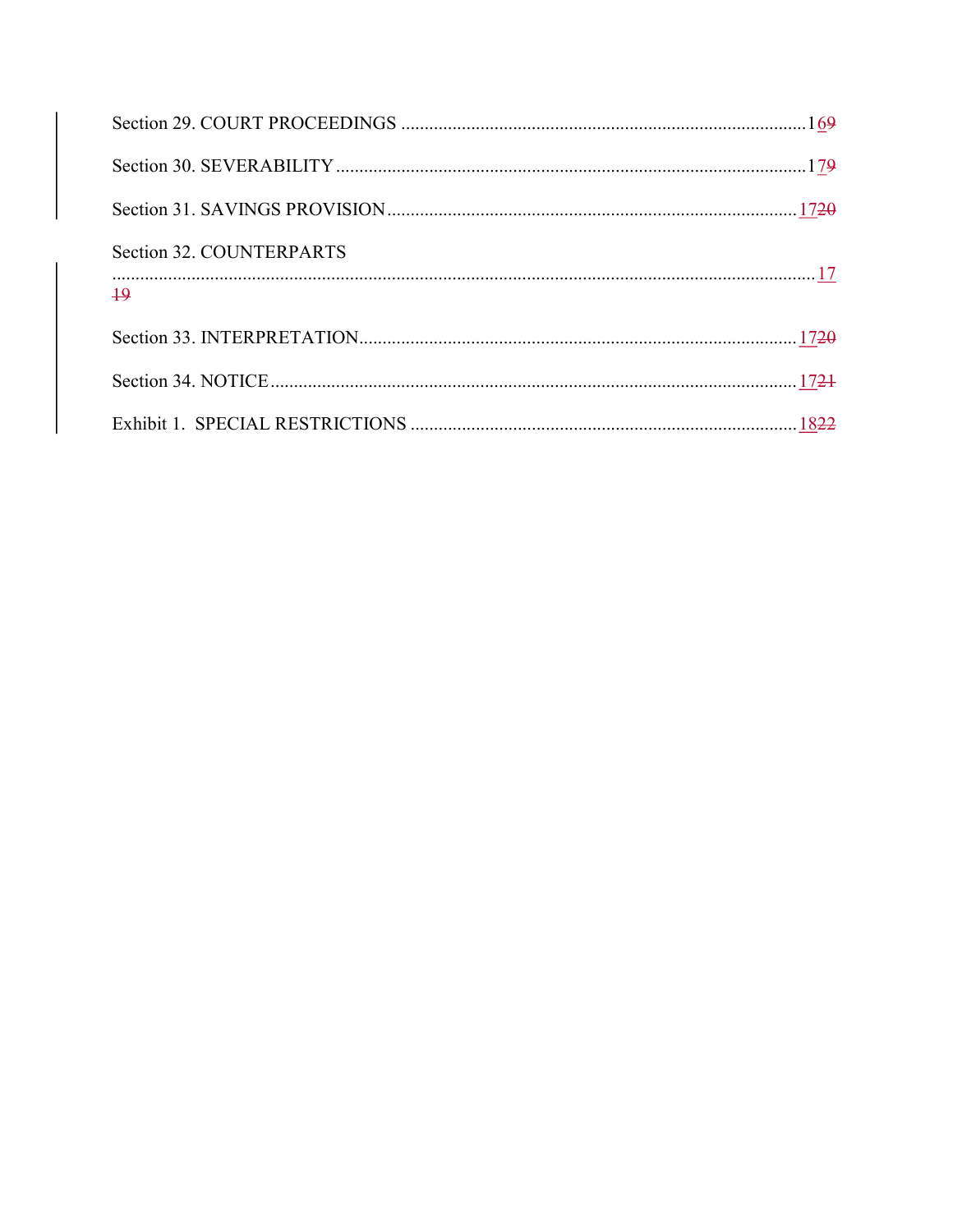# AMENDED DEED, RESTATED AND CONSOLIDATED RESTRICTIONS FOR MARILYN ESTATES SUBDIVISION, SECTIONS 1, 2, 3, 4, 5, 6, 7, 8, 9, and 10

THE STATE OF TEXAS  $\S$  § COUNTY OF HARRIS §

#### PREAMBLE

WHEREAS, S. W. Bennett, as developer, caused original Deed Restrictions for Marilyn Estates, Section One (1) to be recorded in Volume 55, Page 14, of the Deed Records of Harris County, Texas, which imposed various covenants, conditions and restrictions upon the following real property:

All of Marilyn Estates, Section One (1), a subdivision in Harris County, Texas according to the maps or plats thereof recorded in Volume 3419, Page 551, of the Map Records of Harris County, Texas and,

WHEREAS, the Original Restrictions for Marilyn Estates, Section 1 were amended by that certain instrument entitled "Revised Covenants for Marilyn Estates Subdivision, Section One (1) " (the "First Amendment for Marilyn Estates, Section 1") recorded in the Real Property Records of Harris County, Texas on July 26, 1996 under Clerk's File No. S037786; and WHEREAS, the First Amendment for Marilyn Estates, Section 1 constitutes a restatement of the covenants, conditions and restrictions applicable to Marilyn Estates, Section One (1), meaning that the First Amendment for Marilyn Estates, Section One (1) replaces and supersedes the Original Restrictions for Marilyn Estates, Section 1, in its entirety; and

WHEREAS, S. W. Bennett, as developer, caused original Deed Restrictions for Marilyn Estates, Section Two (2) to be recorded in Volume 57, Page 18, of the Deed Records of Harris County, Texas, which imposed various covenants, conditions and restrictions upon the following real property:

All of Marilyn Estates, Section Two (2), a subdivision in Harris County, Texas according to the maps or plats thereof recorded in Volume 3523, Page 180, of the Map Records of Harris County, Texas and,

WHEREAS, the Original Restrictions for Marilyn Estates, Section 2 were amended by that certain instrument entitled "Revised Covenants for Marilyn Estates Subdivision, Section Two (2)" (the "First Amendment for Marilyn Estates, Section 2") recorded in the Real Property Records of Harris County, Texas on July 7, 1997 under Clerk's File No. S529856; and WHEREAS, the First Amendment for Marilyn Estates, Section Two (2) constitutes a restatement of the covenants, conditions and restrictions applicable to Marilyn Estates, Section Two (2), meaning that the First Amendment for Marilyn Estates, Section 2 replaces and supersedes the Original Restrictions for Marilyn Estates, Section 2, in its entirety; and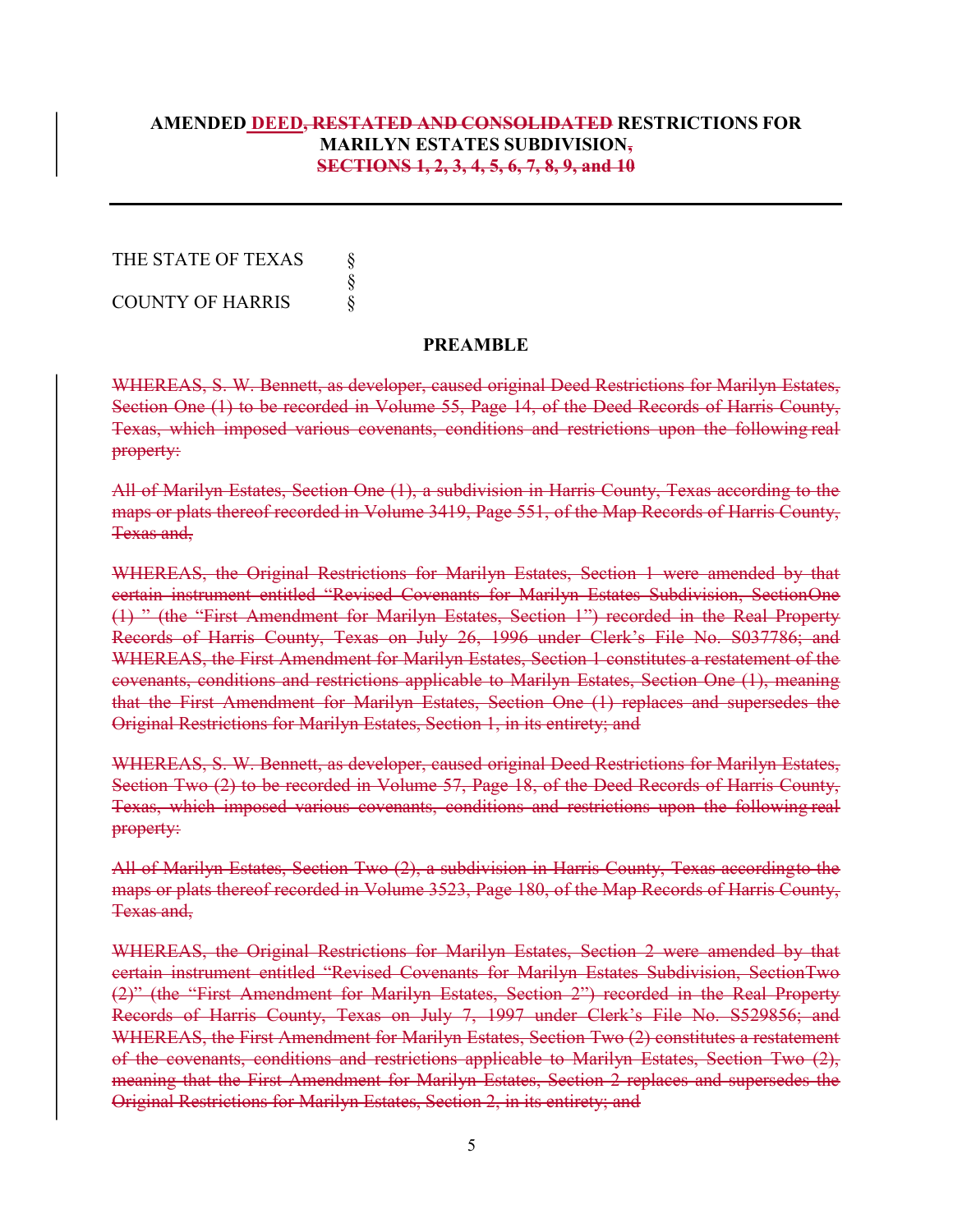WHEREAS, S. W. Bennett, as developer, caused original Deed Restrictions for Marilyn Estates, Section Three (3) to be recorded in Volume 57, Page 4, of the Deed Records of Harris County, Texas, which imposed various covenants, conditions and restrictions upon the following real property:

All of Marilyn Estates, Section Three (3), a subdivision in Harris County, Texas according to the maps or plats thereof recorded in Volume 3564, Page 435, of the Map Records of Harris County, Texas and,

WHEREAS, the Original Restrictions for Marilyn Estates, Section 3 were amended by that certain instrument entitled "Revised Covenants Marilyn Estates Subdivision, Section Three

(3) " (the "First Amendment for Marilyn Estates, Section 3") recorded in the Real Property Records of Harris County, Texas on July 26, 1996 under Clerk's File No. S037785; and WHEREAS, the First Amendment for Marilyn Estates, Section Three (3) constitutes a restatement of the covenants, conditions and restrictions applicable to Marilyn Estates, Section Three (3), meaning that the First Amendment for Marilyn Estates, Section 3 replaces and supersedes the Original Restrictions for Marilyn Estates, Section 3, in its entirety; and

WHEREAS, S. W. Bennett, as developer, caused original Deed Restrictions for Marilyn Estates, Section Four (4) to be recorded in Volume 58, Page 17, of the Deed Records of Harris County, Texas, which imposed various covenants, conditions and restrictions upon the following real property:

All of Marilyn Estates, Section Four (4), a subdivision in Harris County, Texas according to the maps or plats thereof recorded in Volume 53, Page 17, of the Map Records of Harris County, Texas and,

WHEREAS, the Original Restrictions for Marilyn Estates, Section 4 were amended by that certain instrument entitled "Revised Covenants for Marilyn Estates Subdivision, Section Four (4) " (the "First Amendment for Marilyn Estates, Section 4") recorded in the Real Property Records of Harris County, Texas on July 7, 1996 under Clerk's File No. S529710; and WHEREAS, the First Amendment for Marilyn Estates, Section Four (4) constitutes a restatement of the covenants, conditions and restrictions applicable to Marilyn Estates, Section Four (4), meaning that the First Amendment for Marilyn Estates, Section 4 replaces and supersedes the Original Restrictions for Marilyn Estates, Section 4, in its entirety; and

WHEREAS, S. W. Bennett, as developer, caused original Deed Restrictions for Marilyn Estates, Section Five (5) to be recorded in Volume 71, Page 45, of the Deed Records of Harris County, Texas, which imposed various covenants, conditions and restrictions upon the following real property:

All of Marilyn Estates, Section Five (5), a subdivision in Harris County, Texas according to the maps or plats thereof recorded in Volume 3992, Page 377, of the Map Records of Harris County, Texas and,

WHEREAS, the Original Restrictions for Marilyn Estates, Section 5 were amended by that certain instrument entitled "Revised Covenants for Marilyn Estates Subdivision, Section Five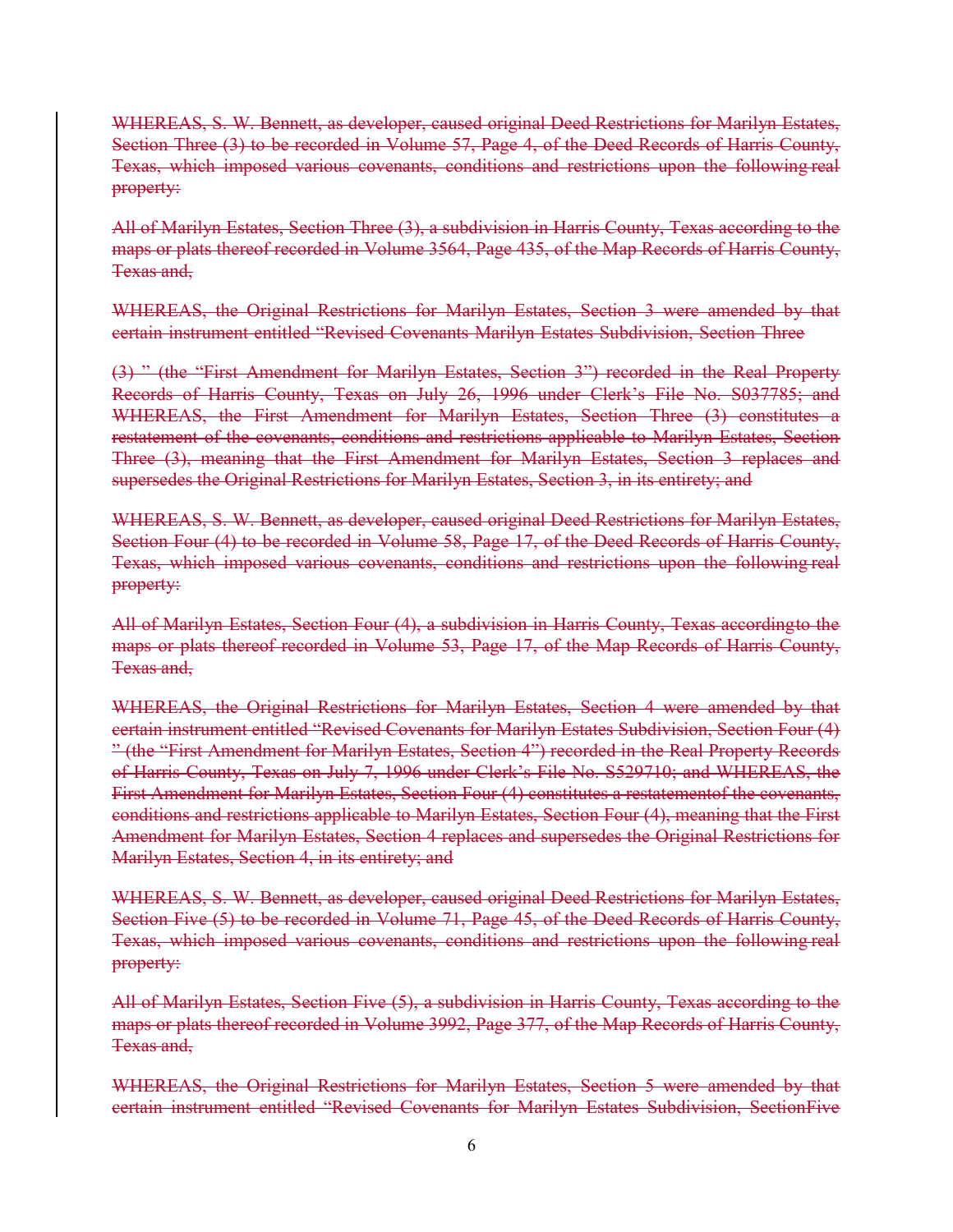(5) " (the "First Amendment for Marilyn Estates, Section 5") recorded in the Real Property Records of Harris County, Texas on July 26, 1996 under Clerk's File No. S530084; and WHEREAS, the First Amendment for Marilyn Estates, Section Five (5) constitutes a restatement of the covenants, conditions and restrictions applicable to Marilyn Estates, Section Five (5), meaning that the First Amendment for Marilyn Estates, Section 5 replaces and supersedes the Original Restrictions for Marilyn Estates, Section 5, in its entirety; and

WHEREAS, FIRST COMMERCIAL REALTY CO., as developer, caused original Deed Restrictions for Marilyn Estates, Section Six (6) to be recorded at Clerk's File No. B371892, Film Code No. 056-07-0828, of the Deed Records of Harris County, Texas, which imposed various covenants, conditions and restrictions upon the following real property:

All of Marilyn Estates, Section Six (6), a subdivision in Harris County, Texas according to the maps or plats thereof recorded in Volume 4449, Page 161, of the Map Records of Harris County, Texas and,

WHEREAS, the Original Restrictions for Marilyn Estates, Section 6 were amended by that certain instrument entitled "Revised Covenants for Marilyn Estates Subdivision, Section Six (6)" (the "First Amendment for Marilyn Estates, Section 6") recorded in the Real Property Records of Harris County, Texas on July 8, 1996 under Clerk's File No. S009930; and WHEREAS, the First Amendment for Marilyn Estates, Section Six (6) constitutes a restatement of the covenants, conditions and restrictions applicable to Marilyn Estates, Section Six (6), meaning that the First Amendment for Marilyn Estates, Section 6 replaces and supersedes the Original Restrictions for Marilyn Estates, Section 6, in its entirety; and

WHEREAS, FIRST COMMERCIAL REALTY CO., as developer, caused original Deed Restrictions for Marilyn Estates, Section Seven (7) to be at Clerk's File No. B427975, Film Code No. 060-04-0073 of the Deed Records of Harris County, Texas, which imposed various covenants, conditions and restrictions upon the following real property:

All of Marilyn Estates, Section Seven (7), a subdivision in Harris County, Texas according to the maps or plats thereof recorded in Volume 4568, Page 539, of the Map Records of Harris County, Texas and,

WHEREAS, the Original Restrictions for Marilyn Estates, Section 7 were amended by that certain instrument entitled "Revised Covenants for Marilyn Estates Subdivision, Section Seven (7) " (the "First Amendment for Marilyn Estates, Section 7") recorded in the Real Property Records of Harris County, Texas on July 7, 1996 under Clerk's File No. S530114; and WHEREAS, the First Amendment for Marilyn Estates, Section Seven (7) constitutes arestatement of the covenants, conditions and restrictions applicable to Marilyn Estates, Section Seven (7), meaning that the First Amendment for Marilyn Estates, Section 7 replaces and supersedes the Original Restrictions for Marilyn Estates, Section 7, in its entirety; and

WHEREAS, FIRST COMMERCIAL REALTY CO., as developer, caused original Deed Restrictions for Marilyn Estates, Section Eight (8) to be recorded at Clerk's File No. B457080, Film Code No. 065-05-0733, of the Deed Records of Harris County, Texas, which imposed various covenants, conditions and restrictions upon the following real property: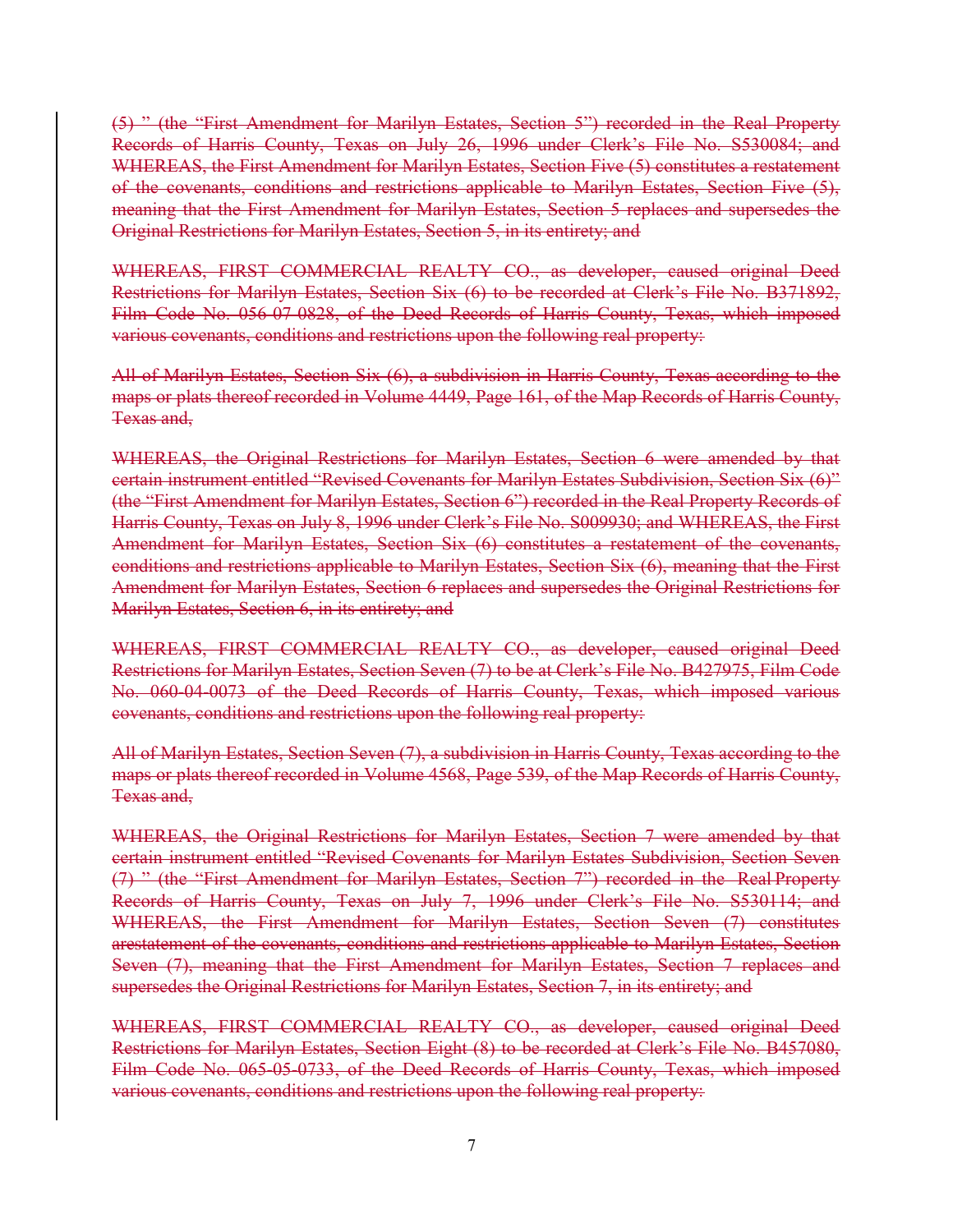All of Marilyn Estates, Section Eight (8), a subdivision in Harris County, Texas according to the maps or plats thereof recorded in Volume 4632, Page 319, of the Map Records of Harris County, Texas and,

WHEREAS, the Original Restrictions for Marilyn Estates, Section 8 were amended by that certain instrument entitled "Revised Covenants for Marilyn Estates Subdivision, Section Eight (8)" (the "First Amendment for Marilyn Estates, Section 8") recorded in the Real Property Records of Harris County, Texas on July 7, 1996 under Clerk's File No. S529839; and WHEREAS, the First Amendment for Marilyn Estates, Section Eight (8) constitutes a restatement of the covenants, conditions and restrictions applicable to Marilyn Estates, Section Eight (8), meaning that the First Amendment for Marilyn Estates, Section 8 replaces and supersedes the Original Restrictions for Marilyn Estates, Section 8, in its entirety; and

WHEREAS, FIRST COMMERCIAL REALTY CO., as developer, caused original Deed Restrictions for Marilyn Estates, Section None (9) to be recorded at Clerk's File No. B487269, of the Deed Records of Harris County, Texas, which imposed various covenants, conditions and restrictions upon the following real property:

All of Marilyn Estates, Section Nine (9), a subdivision in Harris County, Texas according to the maps or plats thereof recorded in Volume 4897, Page 407, of the Map Records of Harris County, Texas and,

WHEREAS, the Original Restrictions for Marilyn Estates, Section 9 were amended by that certain instrument entitled "Revised Covenants for Marilyn Estates Subdivision, Section Nine (9)" (the "First Amendment for Marilyn Estates, Section 9") recorded in the Real Property Records of Harris County, Texas on July 26, 1996 under Clerk's File No. S037784; and WHEREAS, the First Amendment for Marilyn Estates, Section Nine (9) constitutes a restatement of the covenants, conditions and restrictions applicable to Marilyn Estates, Section Nine (9), meaning that the First Amendment for Marilyn Estates, Section 9 replaces and supersedes the Original Restrictions for Marilyn Estates, Section 9, in its entirety; and

WHEREAS, FIRST COMMERCIAL REALTY CO., as developer, caused original Deed Restrictions for Marilyn Estates, Section Ten (10) to be recorded at Clerk's File No. B551264, Film Code No. 074-19-0941, of the Deed Records of Harris County, Texas, which imposed various covenants, conditions and restrictions upon the following real property:

All of Marilyn Estates, Section Ten (10), a subdivision in Harris County, Texas according to the maps or plats thereof recorded in Volume 4833, Page 567, of the Map Records of Harris County, Texas and,

WHEREAS, the Original Restrictions for Marilyn Estates, Section 10 were amended by that certain instrument entitled "Revised Covenants for Marilyn Estates Subdivision, Section Ten

(10) " (the "First Amendment for Marilyn Estates, Section 10") recorded in the Real Property Records of Harris County, Texas on July 26, 1996 under Clerk's File No. S037787; and WHEREAS, the First Amendment for Marilyn Estates, Section Ten (10) constitutes a restatement of the covenants, conditions and restrictions applicable to Marilyn Estates, Section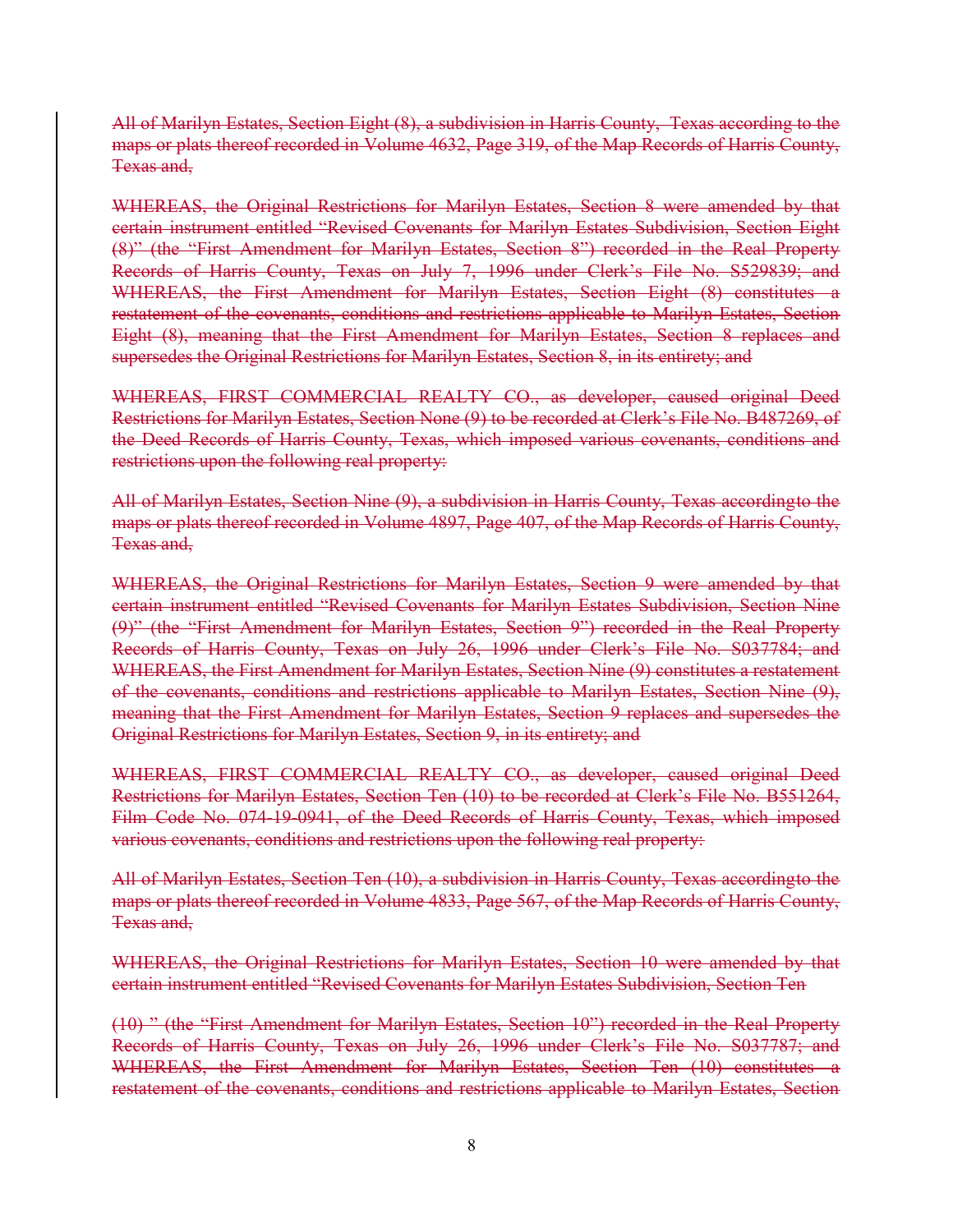Ten (10), meaning that the First Amendment for Marilyn Estates, Section 10 replaces and supersedes the Original Restrictions for Marilyn Estates, Section 10, in its entirety; and

WHEREAS, the First Amendment for each subdivision referenced above provides that the provisions thereof may be amended at any time by a duly recorded instrument signed by a simple majority of the then owners of all Lots in the Subdivision in those Sections which have adopted said the above-referenced restrictions; and

WHEREAS, the undersigned, being at least a simple majority of the property owners in each of Marilyn Estates, Sections One (1) through Ten (10), have agreed to amend the covenants, conditions and restrictions applicable to such subdivisions and, at the same time, consolidate the covenants, conditions and restrictions for Marilyn Estates, Sections One (1) through Ten (10), into a single, comprehensive set of uniform covenants, conditions and restrictions which single document shall be the governing set of restrictions for each of Sections One (1) through Ten  $(10);$ 

# And

WHEREAS, it is the desire of a majority of the Property Owners (as defined herein) to amend and consolidate the restrictions, covenants and conditions in order to carry out a uniform plan for the improvement, sale and use of all of the land in the various Sections for the benefit of the present and future Property Owners. In so doing, a majority of the Property Owners hereby covenant and agree with each other to adopt the following restrictions to provide uniformity to the use, occupancy and conveyance of all property in said Marilyn Estates, Sections One (1) through Ten (10).

NOW, THEREFORE, the undersigned, being at least a simple majority of the property owners in each of Marilyn Estates, Sections One (1) through Ten (10), hereby restate and amend the covenants, conditions and restrictions for Marilyn Estates, Sections One (1) through Ten (10), to be governed by the covenants, conditions, and restrictions set forth in this instrument. When effective, this instrument supersedes the Revised Covenants applicable to Marilyn Estates, Sections One (1) through Ten (10). On and after the effective date hereof any contract or deed which may have been heretofore or may be hereafter executed with regard to any of the Lots in said Subdivision shall conclusively be held to have been executed, delivered and accepted on the following reservations, restrictions, covenants and easements, whether or not said reservations, restrictions, covenants and easements are set out in or referred to in said contract or deed. Present

It is the desire of a majority of the Owners (as defined herein) to amend the Marilyn Estates restrictions, covenants, and conditions in order to carry out a uniform plan for the improvement, sale, and use of all of the land in Marilyn Estates for the benefit of the present and future Owners. In so doing, a majority of the Owners hereby covenant and agree with each other to adopt the following restrictions to provide uniformity to the use, occupancy and conveyance of all property in Marilyn Estates.

The undersigned, being at least a simple majority of the Owners, hereby amend the covenants, conditions, and restrictions applicable to Marilyn Estates. When effective, this instrument supersedes the Amended, Restated and Consolidated Restrictions for Marilyn Estates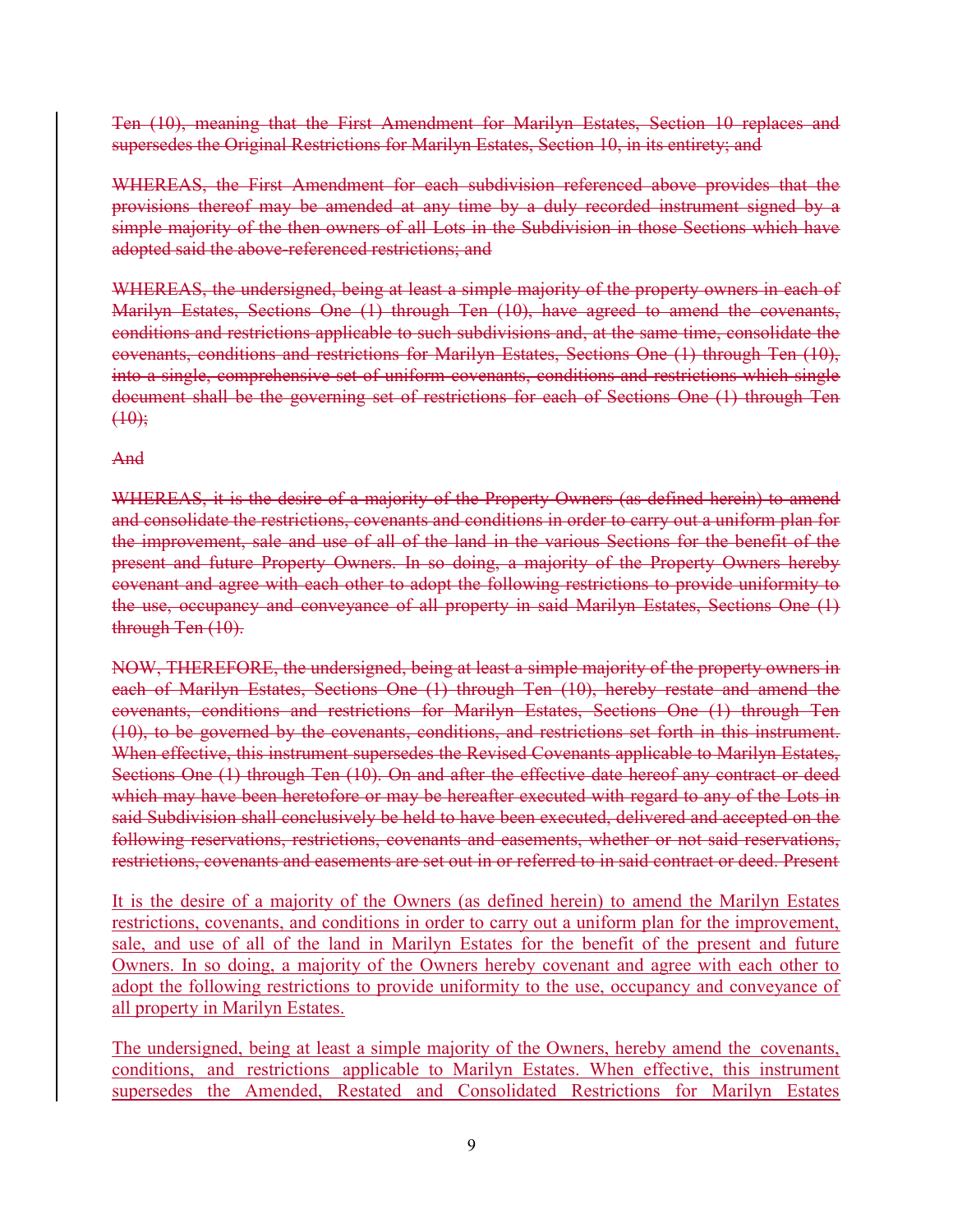Subdivision, Sections 1, 2, 3, 4, 5, 6, 7, 8, 9, and 10, as revised December 4, 2013. On and after the effective date hereof, any contract or deed which may have been heretofore or may be hereafter executed with regard to any of the Lots in Marilyn Estates shall conclusively be held to have been executed, delivered, and accepted on the following reservations, restrictions, covenants, and easements, whether or not said reservations, restrictions, covenants, and easements are set out in or referred to in said contract or deed.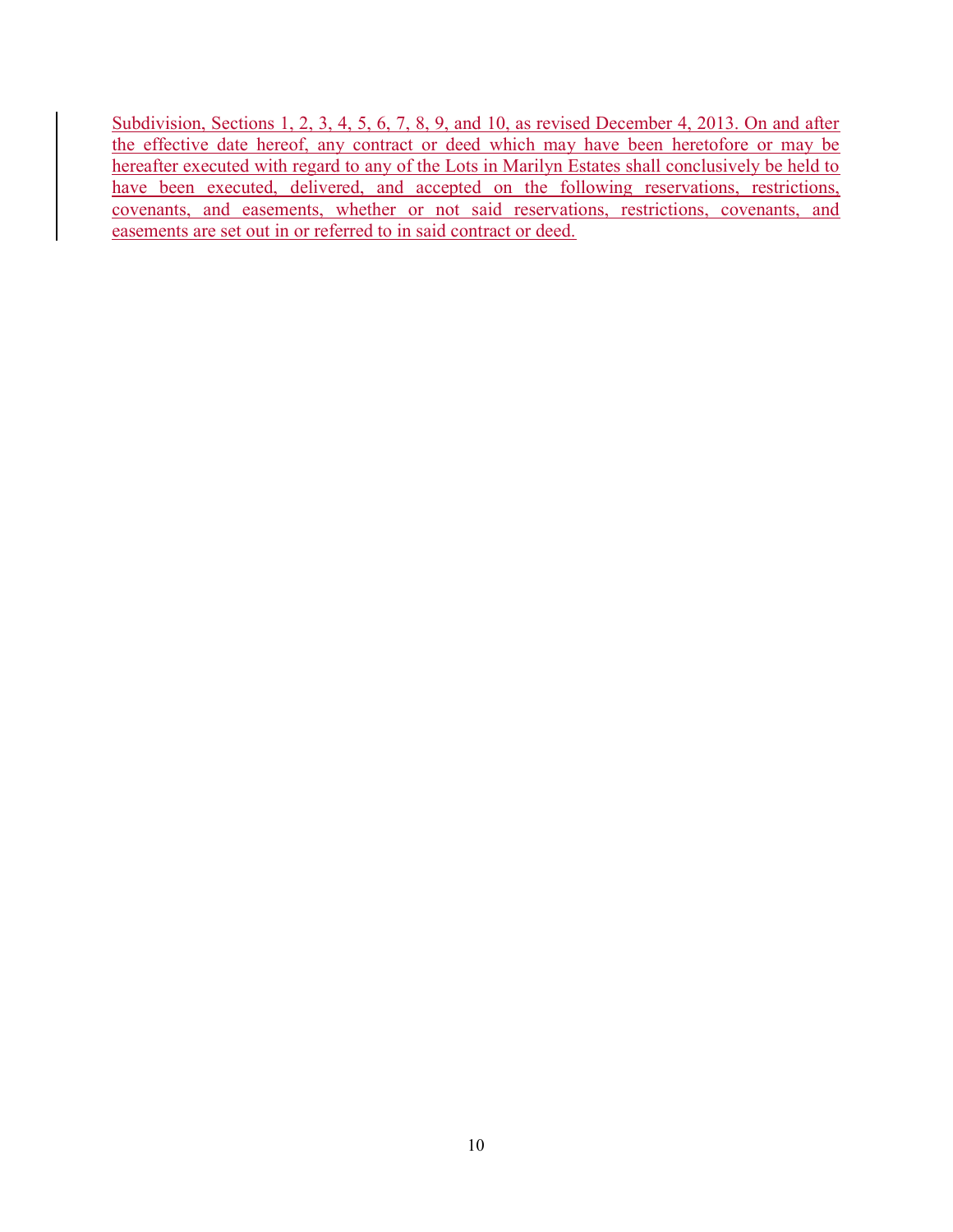#### DEFINITIONS AND GLOSSARY OF TERMS

"Assessments" shall mean and refer to the annual Association dues and any special assessments levied pursuant to Article IISection 26 hereof for managing, maintaining, and operating the Common Area, for enforcing theseis DeclarationDeed Restrictions, and for other purposes of the Association as set out in its Articles of Incorporation, Bylaws and theseis DeclarationDeed Restrictions.

"Association" shall mean and refer to the Marilyn Estates Association, Inc., a nonprofit corporation created under the laws of the State of Texas. Membership in the Association shall be regulated according to the Articles of Incorporation, Bylaws and other governing documents of the corporation.

"Board Members" shall mean and refer to the Board of Directors of the Marilyn Estates Association.

"Common Area" means all property owned by the Association for the common use and benefit of the Owners, if any.

"Counterparts" means identical copies of portions of these Deed Restrictions individually approved by a majority of Property-Owners of an original Section of Marilyn Estates and included within this instrument.

"DeclarationDeed Restrictions" shall mean and refer to theseis Amended and Consolidated Declaration of Covenants Conditions and Restrictions for Marilyn Estates, Sections One (1) through Ten (10)Deed Restrictions for Marilyn Estates Subdivision and the . "Deed Restrictions" shall mean and refer to the restrictions, covenants, and conditions contained herein.

"Dwelling" shall mean a building containing a group of rooms designed and equipped exclusively for use as permanent living quarters for only one (1) family at a time, and containing cooking, sleeping, and toilet facilities.

"Living Space" shall mean the climate-controlled area within a Dwelling used for living, sleeping, eating or cooking purposes and excluding such areas as closets, garages, attics, and utility spaces.

"Lot" shall mean and refer to any numbered Lot as per the Subdivision maps or plats of the Subdivision referred to above.

"Occupant" shall mean and refer to those presently residing and occupying the residence on a Lot.

"Owner" shall mean and refer to the record owner (whether one or more persons or entities) of a fee simple title to the surface estate in any Lot that is a part of the Subdivision and that is subject to these Deed Restrictions but excluding those having such interest merely as security for the performance of an obligation. The term "Owner" shall include all parties and persons owning property in Marilyn Estates and which voluntarily subject their property to such Deed Restrictions by: (1) recording an appropriate instrument in the Deed Records of Harris County,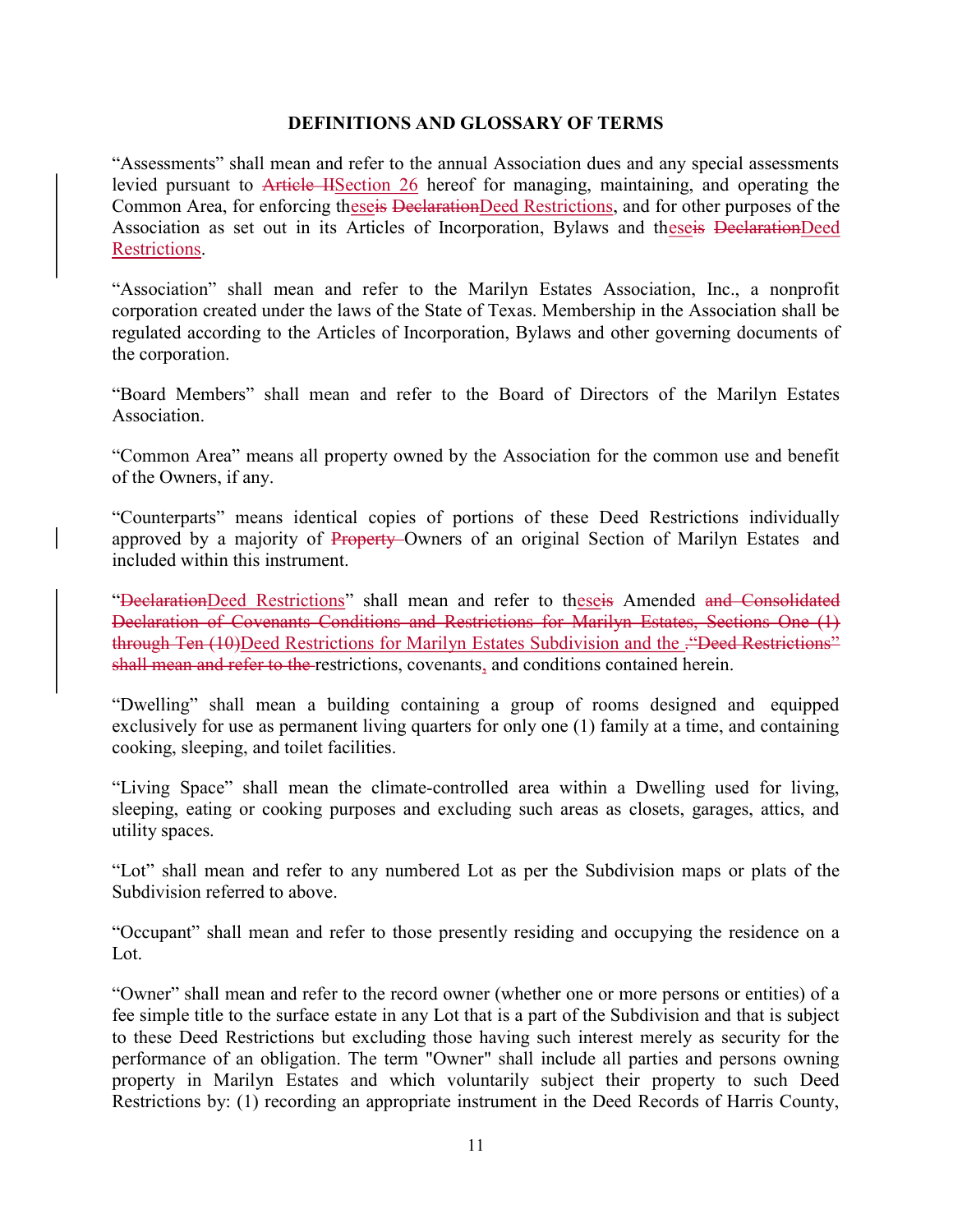or (2) claiming under or through any party or person described in (1) above. An Owner may be different from an Occupant. An Occupant who is not an Owner does not necessarily have the same rights as an Owner.

"Residence" shall mean the primary Dwelling located on any Lot as opposed to an accessory building or other structure.

### Section 1.

# LAND, USE AND BUILDING TYPE

1.1 No Lot shall be used for any purpose except for single family residential purposes. Use of any Lot for a boarding house, halfway house, care facility, or business or commercial use is strictly prohibited. No more than two unrelated adults may occupy any Dwelling. Each Dwelling must have a useable garage. No structure shall be erected, altered, placed or permitted to remain on any Lot other than one detached single family Dwelling not to exceed two and one half  $(2<sup>1</sup>/<sub>2</sub>)$ stories in height and a private garage for not less than two (2) nor more than four (4) cars and a garage apartment or servant's quarters. No structure shall be erected forward of the front building line.

No Owner is permitted to use any part of their Lot as a hotel, as a timeshare (including through fractional ownership), for transient purposes, or for short-term rentals or leases. For purposes of this Section, "short-term" means a period of less than one-hundred eighty (180) days. An early cancellation or termination of a rental or lease that is intended to subvert the 180-day minimum is deemed a violation of this Section. Subleases are prohibited. Every lease shall be in writing. The Owner making such lease shall not be relieved from any obligations under these Deed Restrictions. The entirety of these Deed Restrictions applies to lessees.

Notwithstanding anything contained in these Deed Restrictions to the contrary, as long as the Owner resides upon the Lot, Owners may lease or sublease, for single family residential purposes, a room or portion of the Dwelling or secondary quarters on such Lot to a person related to the Owner by blood, marriage, or adoption.

Nothing in this Section prohibits a short-term leaseback, for a term not to exceed sixty (60) days, in which the Owner leases back the residence from a buyer to facilitate the sale of the Lot.

1.2 Additional use restrictions applicable to certain tracts or Lots in Sections Five  $(5)$ , Six  $(6)$ , and Ten (10) only are included in Exhibit One (1) hereto.

1.3 Garage and yard sales are prohibited on consecutive weekends and from Monday through Thursday. Such sales are permitted for a maximum of two (2) non-consecutive weekends each calendar year. The Board of Directors may establish rules and standards for the conduct of such sales including rules regarding hours of operations, methods of advertising, and measures to prevent traffic disruption. Such standards may be enforced by requiring Property Owners desiring to conduct such a sale to seek and obtain prior approval and the issuance of a permit.

1.31.4 Owners shall comply with and adhere to all ordinances, regulations, and statutes of local, regional, and state governmental entities with authority over Marilyn Estates Association.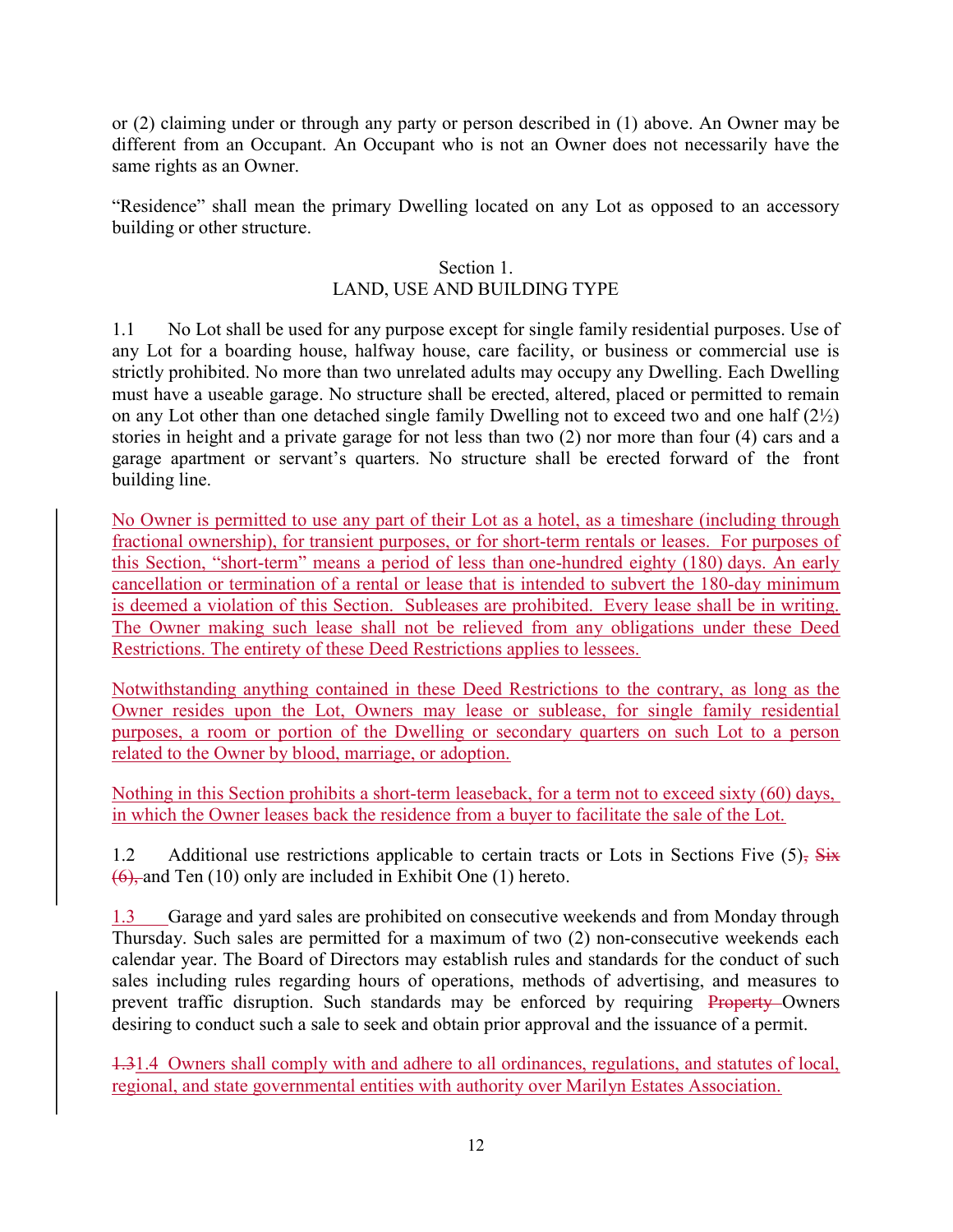#### Section 2. ENFORCEMENT

2.1 The principal responsibility for enforcement of these amended dDeed rRestrictions of Marilyn Estates shall be upon the Board of Directors (the "Board") of the Marilyn Estates Association. The Board shall be comprised of elected officers and directors as defined in the Bylaws, and shall be ultimately controlled by the By-laws of the Marilyn Estates Association. No person may be a member of the Board unless they are an Owner in a section of Marilyn Estates which has adopted these amended deed restrictions. The address of the Board shall be: P.O. Box 35144, Houston, Texas 77235, or such address as they may designate from time to time, and all notices to the Board or any committee thereof shall be sent to such address.

2.2 The President shall appoint, with advice and consent of the Executive Committee, members to a Deed Restriction/Enforcement Committee to monitor compliance with these Deed Restrictions. To ensure and enforce compliance with these Deed Restrictions, the Association is authorized and empowered, after notice under section 209.006 of the Texas Property Code, to the Property-Owner, to assess fines, fees, or charges against an Property-Owner for violations of these restrictions provided that:

- (1) such fines, fees, or charges are reasonable;
- (2) such fines, fees, or charges are applied uniformly.

Fines may be assessed on a one per violation or a one per day basis and may be cumulative. Charges for attorney's fees, or contractors engaged to correct a violation, and charged to the Association, may be passed on to the Property-Owner. Administrative fees may be assessed to defray expenses to the Association for handling these charges. To secure payment for the fines, fees, or charges, a lien against the property may be established. The Association may further pursue any available legal and equitable remedies for noncompliance with these Deed Restrictions. The Association's failure to pursue available remedies shall not constitute a waiver.

# Section 3. ARCHITECTURAL CONTROL

3.1 No buildings, structures or other improvements, including but not limited to garages, outbuildings, temporary structures, driveways, sidewalks, roofs, roof replacements, pools, spas, fences, antennas, flagpoles, shall be commenced, constructed, erected, placed or maintained in the Subdivision, nor shall any exterior addition to or alteration thereto be made, unless and until the drawings and specifications, together with a site plan showing the location of all improvements (both existing improvements, if any, and the improvements covered by the drawings and specifications) with reference to property lines, building lines and easements have been submitted to and approved in writing by the Architectural Control Committee. Any modification of an existing structure, construction of a new structure, or change affecting the appearance of a Lot or the improvements thereto shall be presumed to require prior approval by the Architectural Control Committee.

3.2 The Architectural Control Committee is composed of not less than three members and not more than five members<del>, all of whom shall be appointed by the Board</del>. The Board shall have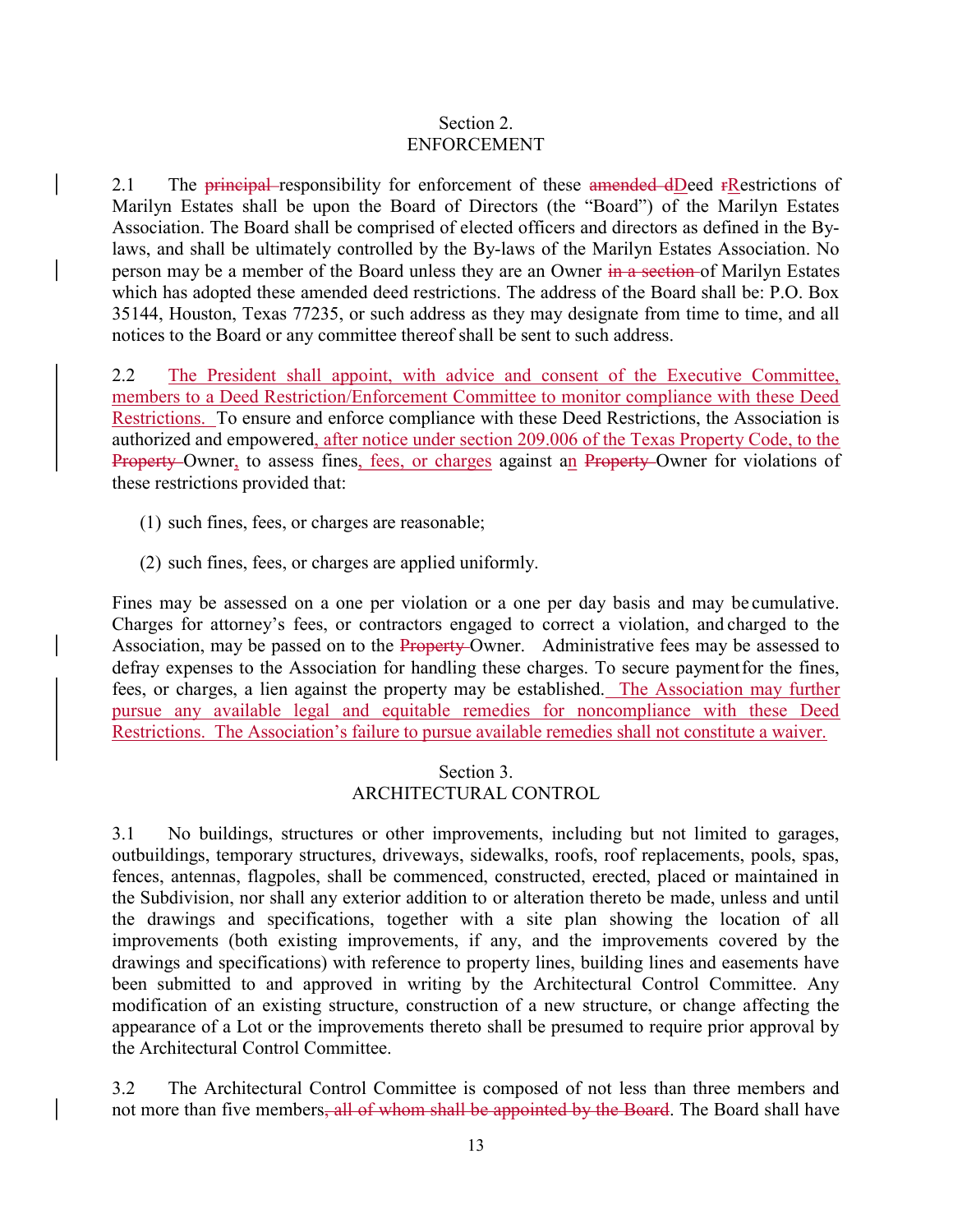the absolute power to appoint new members or replace any members at any time. The Board shall also have the power to confirm, amend, modify, or reverse any decision of the Architectural Control Committee. Neither the members of the Architectural Control Committee, nor its designated representative, shall be entitled to any compensation for services performed pursuant to this covenant. Any member of the Architectural Control Committee submitting plans regarding property owned by that member shall abstain from deliberations and voting regarding same.

3.3 The Architectural Control Committee shall have the authority to approve only those drawings which conform to and comply with these rDeed Restrictions, and shall not have the authority in any circumstance to grant a waiver or variance of the Deed Rrestrictions. Any approvals by the Architectural Control Committee will meet at least the minimum standards and specifications required by the City of Houston. Power to grant waivers or variances is vested solely in the Board who shall act after recommendation by the Architectural Control Committee. All waivers and variances must be in writing signed by the members of the Board having the authority to grant the variance and be in recordable form. A majority of the Board may designate a representative to act for it.

3.4 Upon receipt by the Committee of any drawings or proposals, the Committee shall immediately notify the Board, which shall be accomplished by sending notice to the President of the Association, of their receipt thereof and any subsequent action thereon. The drawings and specifications submitted to the Architectural Control Committee shall specify, in such form as may be reasonably required, the nature, kind, shape, height, exterior color scheme, materials, and location of the proposed improvements or alterations thereto. The Architectural Control Committee shall meet and respond promptly. In the event the Architectural Control Committee fails to approve or disapprove the drawings and specifications within thirty (30) days after having actually received same, the drawings will be deemed to have been approved, except that no waiver or deviation from these Deed Restrictions will be permitted. Any errors or defects in or omissions from the drawings and specifications or the site plan submitted to the Architectural Control Committee shall be the responsibility of the owner of the Lot to which the improvements relate, and the Architectural Control Committee shall have no obligation to check for errors or defects in or omissions from any such drawings and specifications or site plan, whether the same relate to Lot lines, building lines, easements, usability, fitness for the purpose intended, or otherwise.

3.5 Without limitation of the powers herein granted, the Architectural Control Committee shall have the right to specify a limited number of acceptable exterior materials, colors and/or finishes that may be used in the construction, alteration, maintenance or repair of any improvement, including, but not limited to, roofs, walls or fences. The Architectural Control Committee may from time to time promulgate guidelines known as the Architectural Control Committee Standards, establishing minimum acceptable construction standards as to items such as, but not limited to, construction of sidewalks, driveways, fences, landscape walls, devices for generation of electricity, rain water collection devices, and flag poles. (This list is intended to be illustrative rather than exclusive.) However, such guidelines will serve as a minimum standard only and the Architectural Control Committee shall not be bound thereby.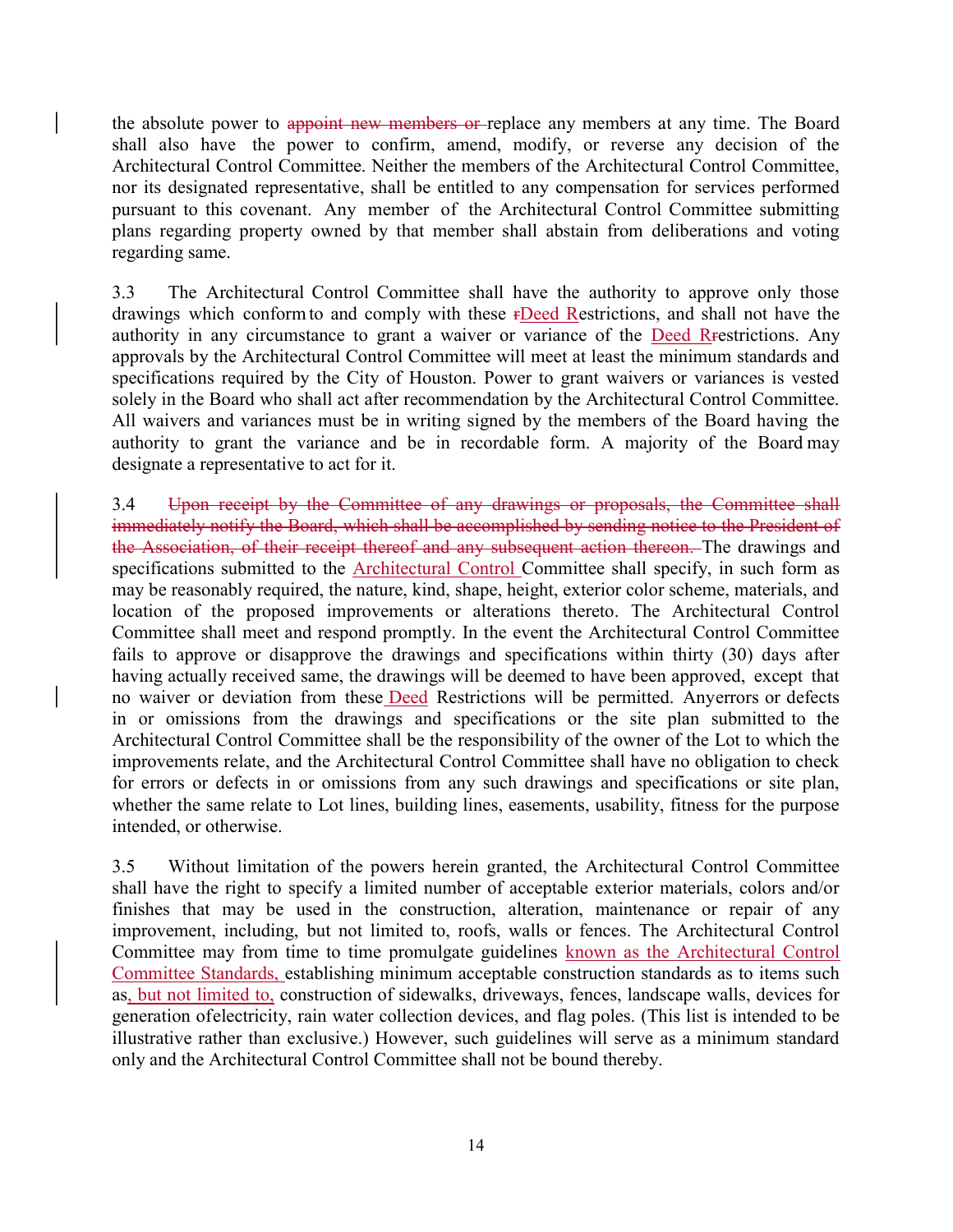3.6 Where not otherwise specified herein, the Architectural Control Committee also shall have the right to specify requirements for each building site as follows: minimum setbacks, driveway access to adjacent streets; the location, height and extent of fences, walls or other screening devices and the orientation of structures with respect to streets, walks and structures on adjacent property. The Architectural Control Committee shall have full power and authority to reject any drawings and specifications that do not comply with the restrictions herein imposed to meet its minimum construction requirements or architectural design requirements or that might not be compatible, in its judgment, with the overall character and aesthetics of the Subdivision. Completion of any construction prior to Architectural Control Committee approval shall not constitute a defense to any suit for enforcement of these Deed Rrestrictions.

3.63.7 Any plan or project submitted to the Architectural Control Committee shall comply with and adhere to all ordinances, regulations, and statutes of local, regional, and state governmental entities with authority over Marilyn Estates Association. Owners agree that Marilyn Estates Association, its officers, agents, and volunteers are not responsible for an Owner's compliance with applicable ordinances, regulations, and statutes, which is the sole responsibility of the Owner.

#### Section 4. ROOFS

4.1 Any proposals for the construction of, or repair to, or replacement of a roof must be submitted to, and approved in writing by, the Architectural Control Committee prior to commencement of the repair or replacement. No repair (except emergency repairs) or replacement shall be approved unless it complies with the then-existing standards established by the Architectural Control Committee. The Board shall provide the Committee with the minimum standards of construction. The Board may amend these minimum standards at any time. The list of these standards will be available to any Lot owner upon request and reasonable notice. New roofs, replacement roofs, and roof repairs (except emergency repairs) shall be approved by the Architectural Control Committee.

4.2 Notwithstanding the above, an emergency repair of a roof that (1) affects less than twenty percent (20%) of the total surface area of the roof, (2) does not alter the pitch, color, design, type of materials, or composition of the roof as originally constructed, and (3) is otherwise in compliance with all then-existing Deed Restrictions and Architectural Control Committee standards for roof construction, may be commenced without prior written approval by the Architectural Control Committee. Within 30 days of completion of such a repair, written notice and description of the repair shall be provided to the Architectural Control Committee. If the completed repair is found to be in noncompliance with the then-existing Deed Restrictions or the Architectural Control Committee Standards's minimum standards for roof construction, a notice to that effect shall be sent by the Architectural Control Committee to the Property Owner and all legal and equitable remedies for noncompliance with these restrictions may then be sought.

# Section 5. DWELLING QUALITY AND SIZE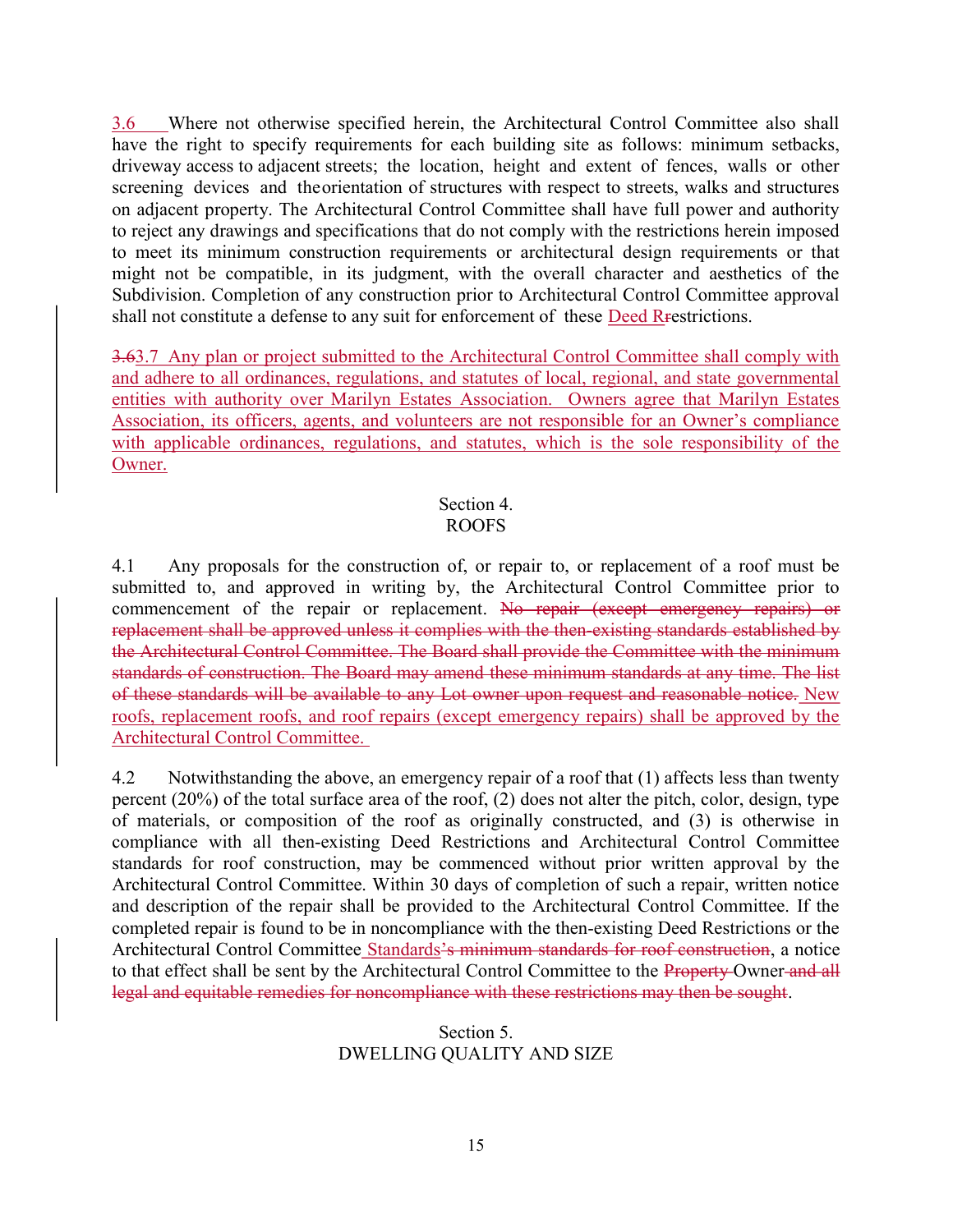5.1 The ground floor area for a residence exceeding one story in height shall be not less than 1,500 square feet, excluding garage. The ground floor area for a one (1) story residence shall be not less than 2,000 square feet, excluding garage. The exterior wall material of the main residence structure of all Lots shall not be less than fifty-one percent (51%) masonry. No window air conditioners visible from  $t$ he a street shall be permitted. Fiber-cement siding materials having a smooth or simulated wood grain appearance shall not be considered as "masonry" for purposes of satisfaction of this requirement.

5.2 With the exception of unfinished attic space, no Dwelling may exceed two and one half (2½) stories. The maximum framed area, as defined by the Architectural Control Committee Standards, of a Dwelling shall not exceed 65% of the area of the Lot. Total enclosed living space of any Dwelling may not exceed four thousand (4,000) square feet. No Dwelling may exceed thirty-five feet (35') in height when measured from the floor level of the lowest livable space ground elevation at the front building line to the highest roof line of the structure.

5.3 Maximum Impervious Lot Coverage:

No more than 50% of the area forward of the front building line may be covered by impervious material. No more than 40% of the total Lot may be covered by a Dwelling. No more than 65% of the total Lot may be covered by impervious material. Impervious material includes structures, concrete, and pavers. The impervious area of wood decks and grasscrete shall only be calculated as 50% of their actual area. Swimming pools (water surface only), gravel, artificial turf, mulch, and sand shall not qualify as impervious materials. Impervious material covered by pervious material qualifies as impervious material.

#### Section 6. BUILDING LOCATION

6.1 No building shall be located on any Lot nearer to the front Lot line or nearer to the side street Lot line than the minimum building setback line shown on the recorded plat. No building shall be located nearer than five feet (5') to any interior Lot line, except that a garage or other permitted accessory building located seventy feet (70') or more from the front property line which may be a distance of three feet (3') from an interior Lot line.

6.2 No building other than garages may be closer than ten feet (10') to the rear property line and no building, even of a temporary nature, may be placed in utility easements. For the purpose of this covenant, eaves, steps and unroofed terraces shall not be considered as part of a building, providing however, that this shall not be construed to permit any portion of the structure on the Lot to encroach upon another Lot or any utility easement.

6.3 No play structure or fixed playground equipment may be located forward of the minimum building setback line.

6.4 Additional building location requirements applicable to Section Five (5) and Section ten (10) only are contained in Exhibit One hereto.

# Section 7. SIGHT DISTANCE AT INTERSECTIONS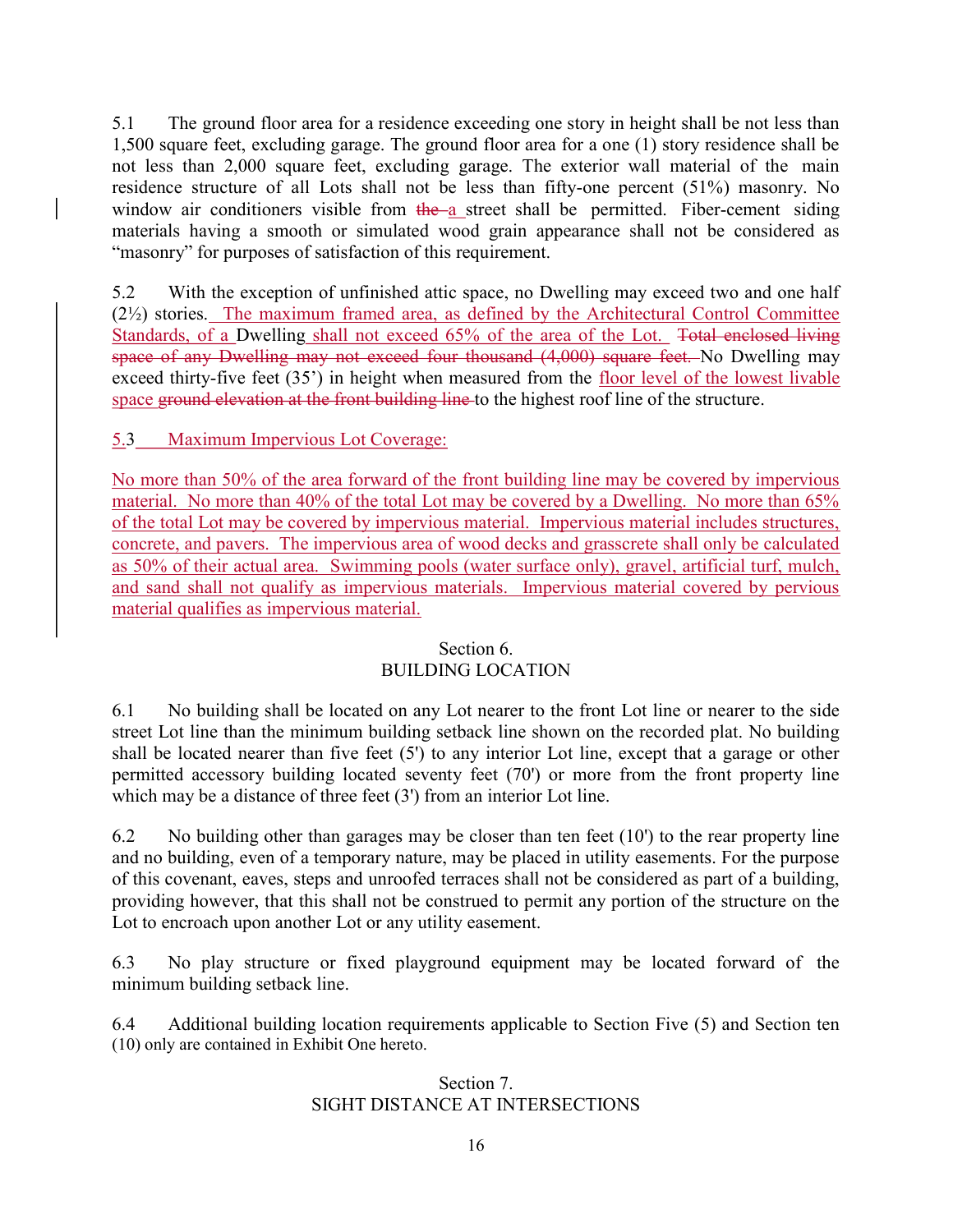7.1 No fence, wall, hedge, shrub or planting which obstructs sight lines at elevations between two feet (2') and six feet (6') above the roadways shall be placed or permitted to remain on any corner Lot within the triangular area formed by the street property lines and a line connecting them at points twenty-five feet (25') from the intersection of the street lines, or in the case of a rounded property corner from the intersection of the street property lines extended. The same sight-line limitations shall apply to any Lot within ten feet (10') from the intersection of a Street property line with the edge of a driveway or alley pavement. No tree shall be permitted to remain within such distances of such intersections unless the foliage line is maintained at sufficient height to prevent obstruction of such sight lines.

# Section 8.

#### LOT WIDTH

8.1 No Dwelling shall be erected or placed on any Lot having a width of less than sixty-five feet (65') at the minimum building setback line. No platted residential Lot may be subdivided. No more than two, adjacent platted residential Lots may be combined for the purpose of creating a single home site provided that all existing utility easements and other servitudes are maintained and observed.

#### Section 9.

#### SIDEWALKS

9.1 Concrete sidewalks shall be constructed continuously along all front and side streets adjacent to all Lots. The sidewalk shall be installed as a part of the improvements placed upon the Lots, and shall be located between the Lot lines and the curb lines. The exact locations, grades, widths and specifications of the sidewalks shall be as required by the City of Houston. An aerial easement eight feet (8') high above and to the full width of the sidewalk shall be maintained by each Lot oOwner, free and clear of trees, branches and shrubs, adequate to allow two people to walk abreast unimpeded on the sidewalk.

#### Section 10. **EASEMENTS**

10.1 Easements for installation and maintenance of utilities are reserved as shown and provided for on the recorded plat.

# Section 11. FENCES AND WALLS

11.1 Fences and walls shall not be more than eight feet (8') in height. Fences and walls may extend to the interior Lot line, but shall not be forward of the front building line. On corner Lots, walls and fences shall not be placed outside of the side building line. However, corner Lots adjacent to the southbound side of Chimney Rock may place fences and walls two feet from the western border of the southbound Chimney Rock sidewalk after submission and approval of plans, as described herein, by the Architectural Control Committee.

11.2 Walls are to be constructed of brick and mortar on a reinforced concrete base of a design and choice of materials and color approved by the Architectural Control Committee. New and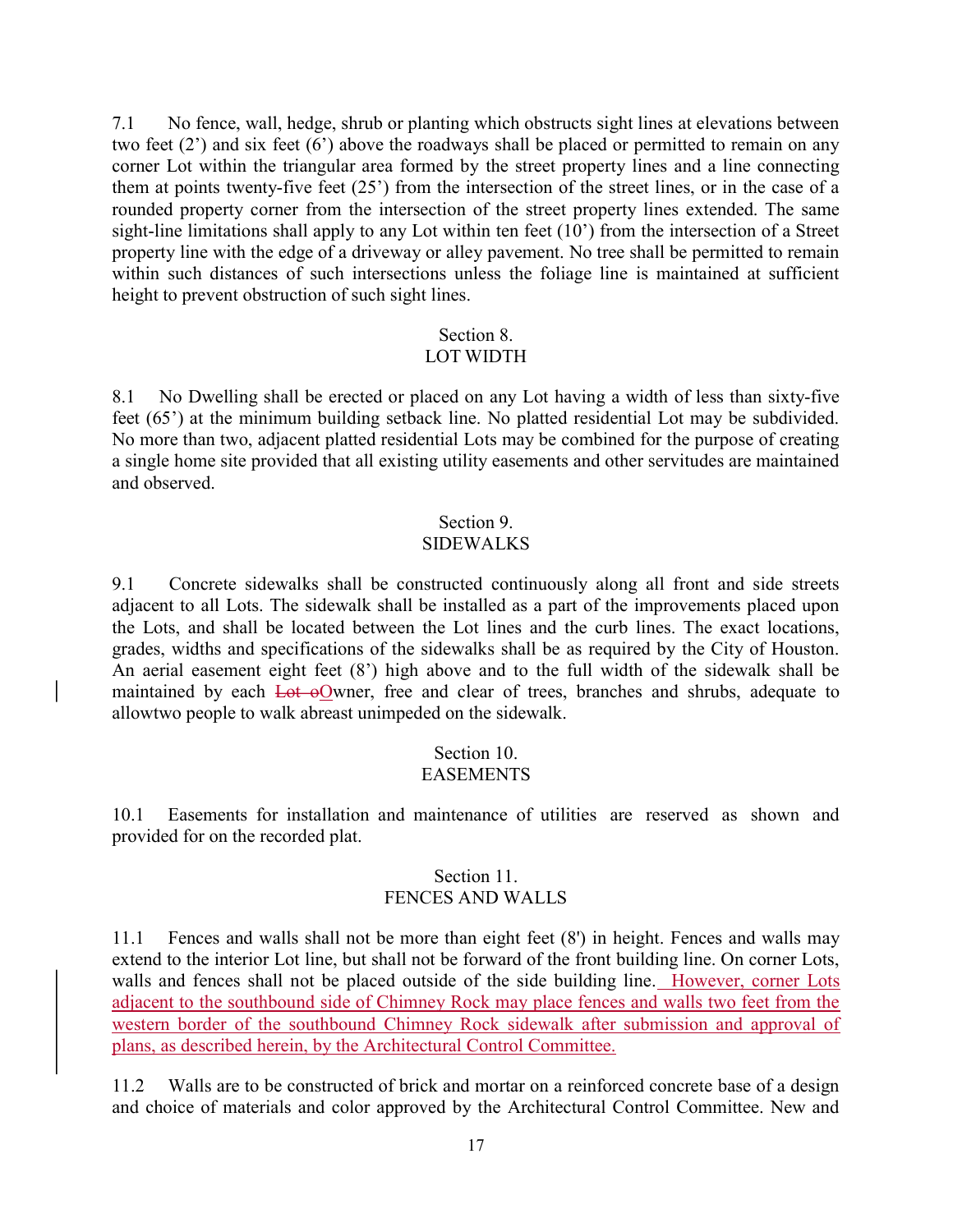replacement fences are to be constructed of materials, color, and design approved by the Architectural Control Committee.

11.3 The provision, maintenance, and repair of fences and walls shall be the responsibility of the Lot Oowner. Damaged or deteriorated fences shall be repaired, replaced (after submission and approval of plans as described herein), or removed in their entirety.

# Section 12.

# **GARAGES**

12.1 Garages Required – As stated at Section 1.1 above, each Dwelling must have a useable private garage capable of accommodating not less than two (2) nor more than four (4) cars. Such garage must be equipped with an operable door of not less than eight feet (8') in width to allow vehicular access to each parking space or bay.

12.2 Location - As stated at Section 6.1 above, a garage or other permitted accessory building may be located seventy feet (70') or more from the front property line may be a distance of three feet (3') from an interior Lot line. As stated at Section 6.2 above, a garage may be less than ten feet (10') from a rear property line provided that (a) it is not less than three feet (3') from that property line and (b) the garage does not encroach upon a utility easement. Additional location requirements applicable to certain Lots in Section Five (5) and Section ten (10) only are contained at Exhibit 1 hereto.

12.2 Conversion - Conversion of, or change in, use of a garage or permitted accessory building is prohibited if the resulting structure or use is in violation of the building location requirements or if such conversion results in the property not meeting the requirement of Section 1.1 and 12.1 above that a useable garage exist on each improved residential Lot. Any change to the appearance or use of an existing garage must be approved by the Architectural Control Committee.

12.3 Use – As stated at Section 14.1 herein, no garage shall be used on any Lot at any time as a residence either temporarily or permanently.

12.4 Garage Apartments – Subject to the above and to Architectural Control Committee approval, one only garage apartment may be added attached to or above the vehicular storage space. Occupation of such a garage apartment shall not be considered as "residential use" for purposes of Ssection 12.3 above.

# Section 13. ANTENNAS AND OTHER STRUCTURES

13.1 No antenna towers, dish-type antennas or similar devices greater than one meter in diameter shall be installed, placed, erected or located in the Subdivision without the prior approval of the Architectural Control Committee. Antennas equal to or less than one meter in diameter shall be installed where they cannot be viewed from the street unless doing so would unreasonably delay or prevent installation, maintenance or use; unreasonably increase the cost of installation, maintenance, or use; or preclude reception of an acceptable qualify signal. In no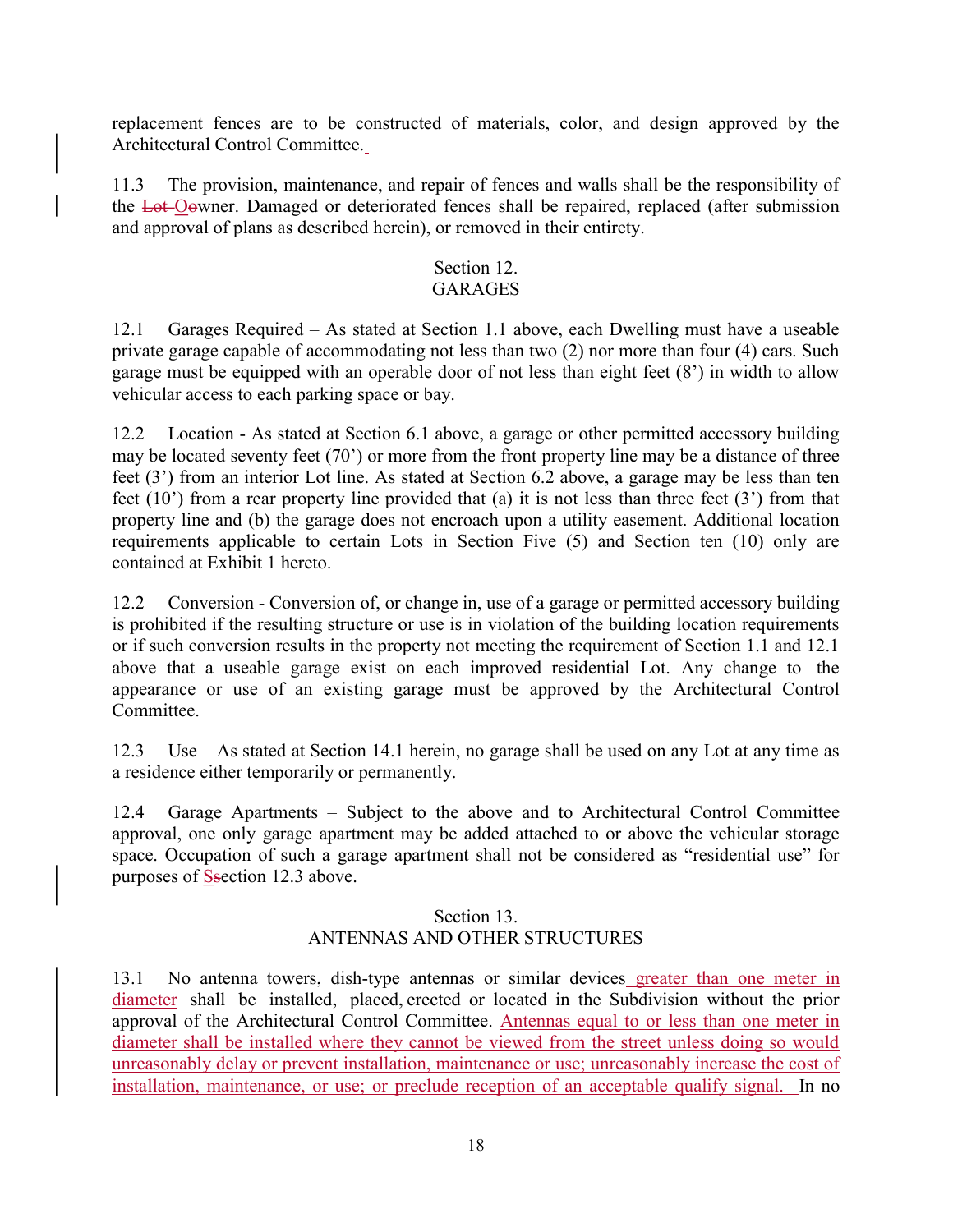event shall any antenna height exceed the distance to the nearest property line so that in the event it should fall, it will be wholly confined within the Lot.

#### Section 14. TEMPORARY STRUCTURES

14.1 No structure of a temporary character, trailer, recreational vehicle, basement, tent, shack, garage, barn or other outbuilding shall be used on any Lot at any time as a residence either temporarily or permanently.

#### Section 15.

# STORAGE, STORAGE SHEDS, AND PORTABLE STORAGE CONTAINERS

15.1 Storage sheds will be permitted only if  $(1)$  they are not visible from the a street and  $(2)$ they do not exceed ten feet (10') in height. However, storage sheds located on corner Lots may be visible from a street if approved by the Architectural Control Committee. Nothing shall be stored upon a Lot in violation of either federal or state law or City of Houston ordinances.

15.2 Temporary storage containers exceeding five hundred (500) cubic feet in capacity may only be placed on a driveway. If any portion is forward of the front building line, it is limited to a placement not to exceed 14 consecutive days. If placed behind the front building line, the container may be placed a maximum of 1 month.

15.3 In case of damage to the main residence arising from fire, storm, other causes, or significant remodeling, preservation of personal items by such containers while repairs or reconstruction is underway may be permitted for a longer period by the Association if formally requested by the Property Owner.

#### Section 16. SWIMMING POOLS AND SPAS

16.1 No swimming pools or spas shall be erected or constructed on any Lot forward of the building line or within any easement. All swimming pools and spas will be fenced and screened from view from the street. Pools and spas shall comply with all applicable laws and ordinances regarding safety and sanitation.

# Section 17. VACANT AND NEGLECTED PROPERTY

17.1 All homes-structures andor Lots, whether occupied or not, must be well maintained and yards must be regularly cut and cared for. Should any home structure or Lot be neglected or abandoned, the Association reserves the right to protect the way of life and property values in the Subdivision by such measures as it deems necessary, including, but not limited to mowing, trimming, painting, repairing or raking, and such costs will be assessed against the Property Owner or applied as a lien against the property. All Lot oOwners waive all causes of action in damages, trespass or otherwise and grant immunity to the Association for any acts done under this Section. The Association may charge a reasonable administrative fee to remedy situations which violate this Section. "Neglected" shall mean a structure or Lot that is unkempt, storing or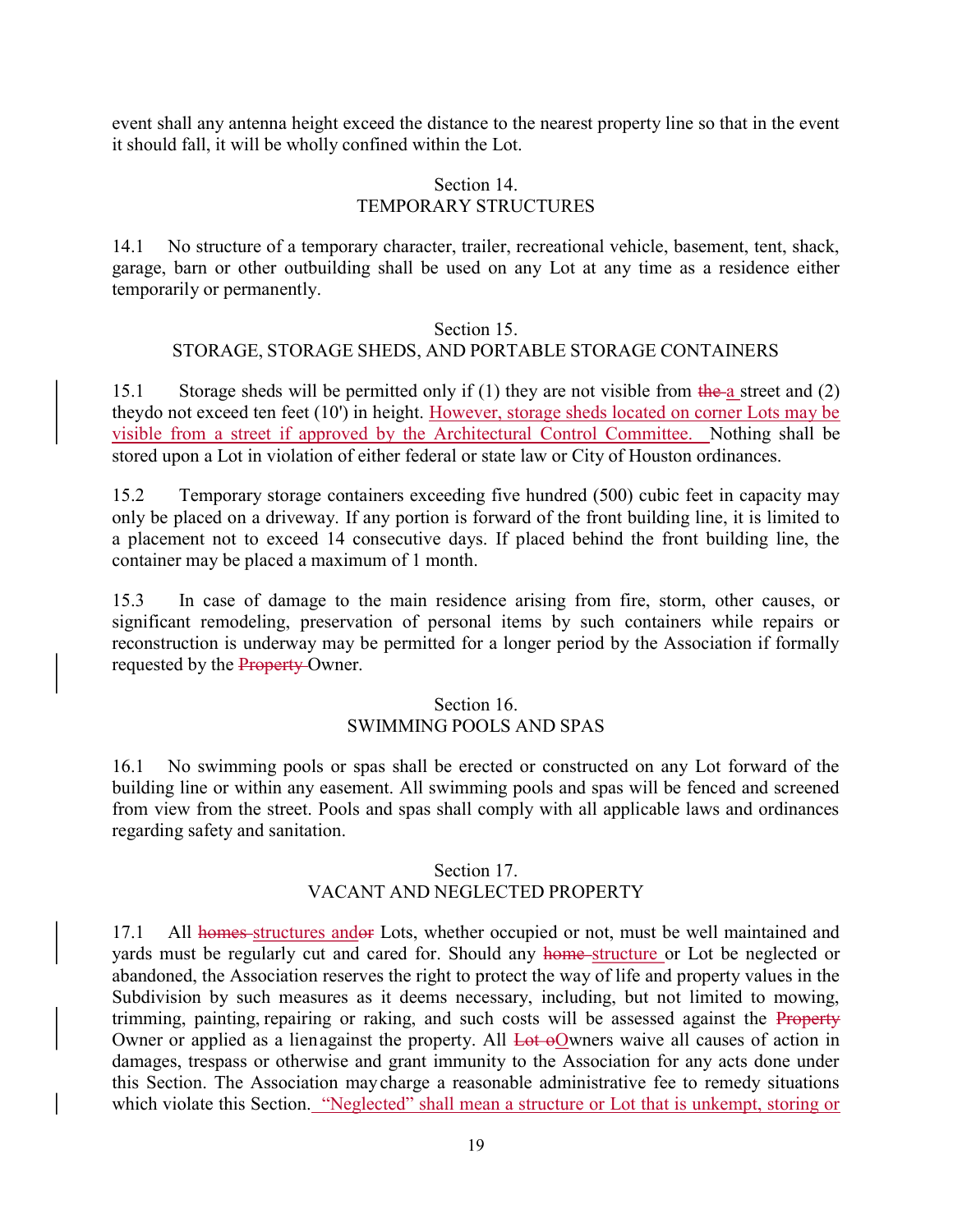accumulating trash or junk, attracting pests of any type, or displaying physical signs of poor maintenance. Examples of neglect include, but are not limited to, grass taller than six inches (6"), rotting fascia, falling gutters, mold/mildew, and deteriorating fencing. Whether a structure or Lot is neglected is subject to the sole discretion of the Board.

# Section 18.

# REPAIR, REMODELING, RECONSTRUCTION, OR CONSTRUCTION OF PROPERTY

18.1 In the event of damage or destruction by fire or other casualty to any Lot or improvement thereon, the owner shall secure the property immediately and commence repair, rebuilding or removal of such improvements within one hundred twenty days (120) from the date of the occurrence, and shall maintain continuous work until completed.

18.2 A project involving major construction, reconstruction, or remodeling once commenced must proceed to completion without interruption unless there are circumstances beyond the control of the remodeler or general contractor.

18.3 A debris container, commonly called a "dumpster" or "skiff," if employed, shall be placed on the driveway behind the front building line or as far from the street as possible. If the debris can be windblown, the debris container or debris pile must be equipped with a containment means such as a net or cover to prevent debris from being blown over the neighborhood

18.4 Major construction/reconstruction will require guidance and approval by the Architectural Control Committee as to site management—appearance, fencing, storage of personal property, public safety, debris storage and removal, mowing and edging, etc.—during the construction period.

# Section 19.

# NUISANCES

19.1 No nuisance shall ever be erected, placed or suffered to remain upon any property in the Subdivision, and no owner of or resident on any property in the Subdivision shall use, maintain or fail to maintain the same so as to endanger the health or disturb the reasonable enjoyment of any other owner or resident. The Board is hereby authorized to determine what constitutes a violation of this restriction. No door to door soliciting for the purpose of selling goods or services of any type will be permitted without prior consent of the Board.

19.2 All alarm systems will comply with the applicable requirements of the City of Houston and shall be equipped with a timer such that if tripped, the siren or audible signal will automatically turn off after a period not to exceed 30 minutes after the siren or signal commences.

19.3 Noise and sound levels of machinery, televisions, or audio devices may not exceed the levels established by any applicable ordinance or other governmental standard. Operation of devices such as power tools, power lawn maintenance equipment, entertainment equipment, or other mechanical device or machinery audible upon adjacent properties which comply with applicable laws regarding sound output and are not otherwise unduly or unnecessarily disruptive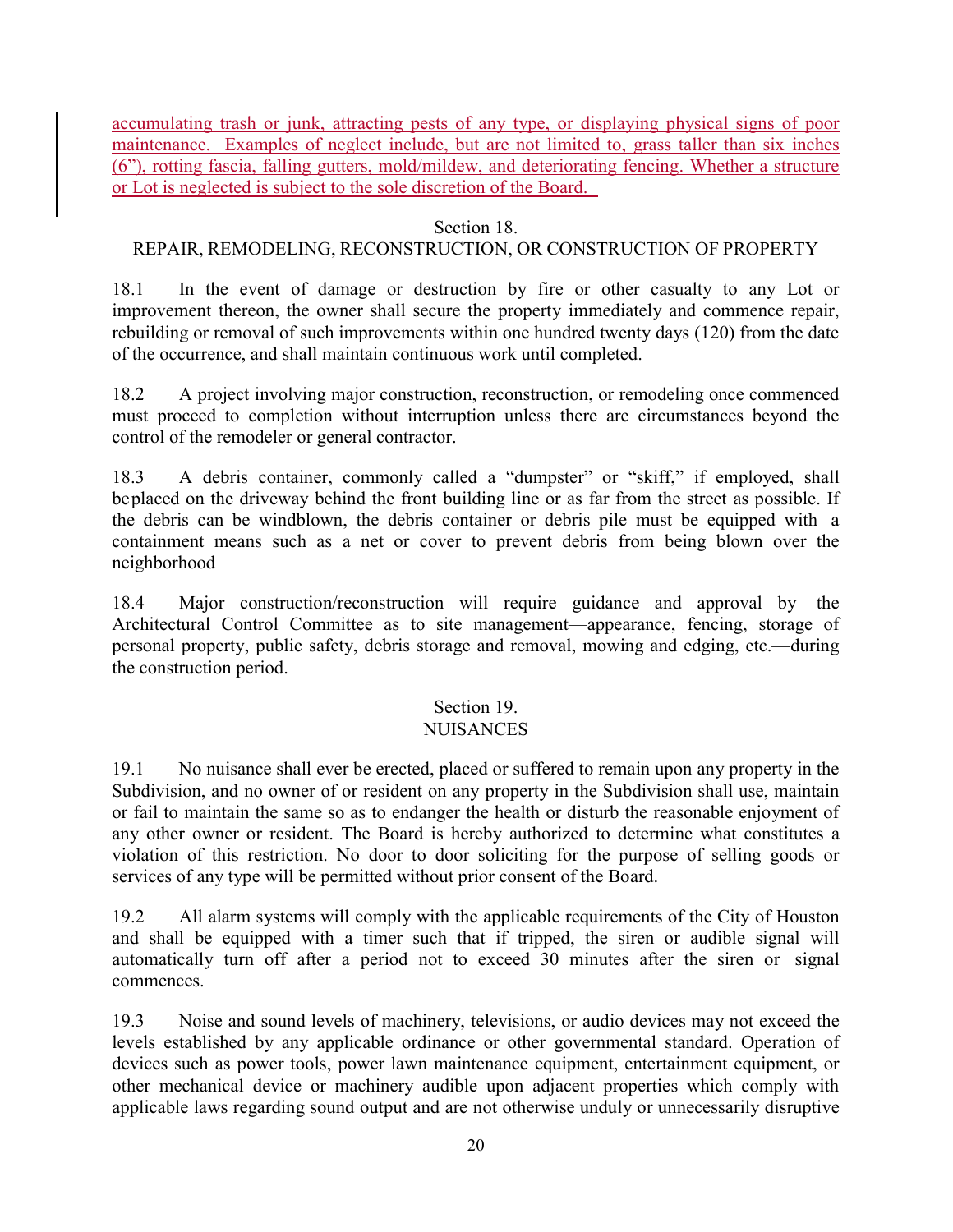or annoying are generally permitted during the hours of 7:00 AM to 8:00 PM but not before sunrise nor after sunset.

# Section 20. SIGNS, FLAGS, AND YARD DÉCOR

20.1 No signs of any kind shall be displayed to the public view on any Lot except as permitted by this Section. Permissible signs are: one sign of not more than five square feet (5 sq. ') advertising the property for sale; political signs during active campaigns and election periods; security warning signs; beware of dog signs; builder signs; construction signs; civic association approved signs; and "safe house" signs.

20.2 Sign Restriction Exceptions:

One sign of not more than five (5) square feet advertising the property for sale or rent, or advertising a home builder or contractor while construction is ongoing.

Two signs of not more than one (1) square foot stating the property has a security system and beware of dog signs.

Celebratory signs displayed for no more than seven (7) consecutive days. Celebratory signs include, but are not limited to, anniversary, birthday, graduation, and birth announcement signs.

Association Announcements: Marilyn Estates Association announcements may be posted as required to provide public notice of meetings and events.

Election Campaign Signs: Campaign signs shall not exceed four feet (4') by six feet (6') in size, shall not be erected more than ninety (90) days in advance of the election to which the sign relates, and shall be removed within ten days (10) after the conclusion of the election.Campaign signs shall not exceed the time, size, and content parameters codified at section 259.002 of the Texas Election Code.

"Team" Signs: Signs that pertain to a child being in the band, swim team, football team, cheerleading squad, and other school or team related activities shall not exceed six (6) square feet in size, and may be placed in the yard for four (4) weeks per year.Signs of not more than five square feet (5<sup>'</sup>) that pertain to schools, sports teams, or school teams, placed no more than five feet (5') from the house foundation, limited in quantity to the greater of two (2) or total number of children in the household.

Garage or Yard Sale Signs: Garage/yard sale signs may be posted not more than twenty-four (24) hours in advance of the garage or yard sale, and must be removed immediately after the conclusion of the garage or yard sale.

20.3 Flags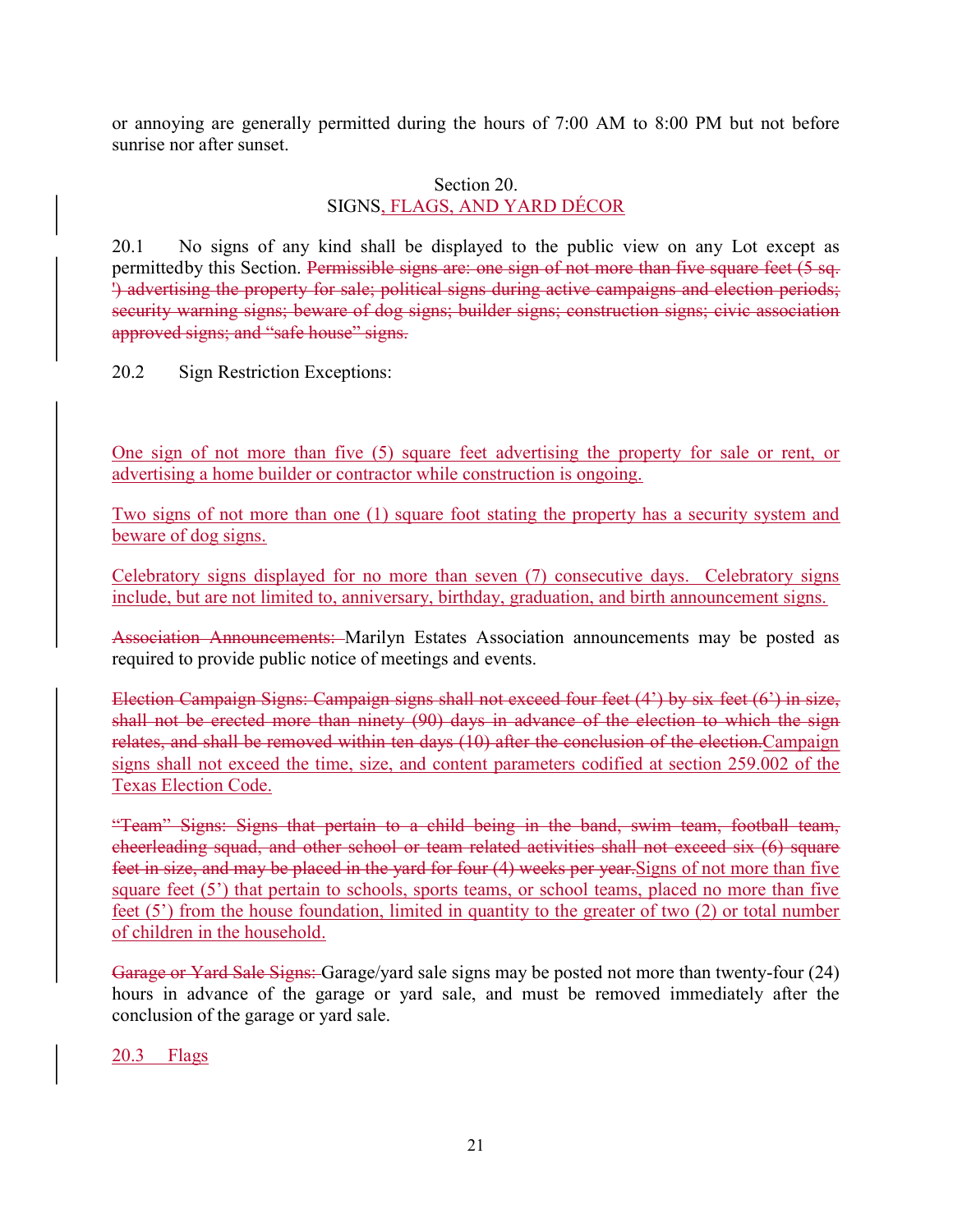Flags are limited to the American flag, the Texas flag, flags of branches of the United States Armed Forces, flags required by section 202 of the Texas Property Code, collegiate flags, sports team flags, and flags permitted in section 20.4 of these Deed Restrictions. All other flags are prohibited. No more than two total collegiate or sports team flags are permitted per Lot.

# 20.4 Yard Décor

Furniture placed outside must be manufactured and designed for outdoor use. Décor visible from a street must not be offensive. Offensive shall mean décor that a reasonable person, applying local contemporary community standards, would find appealing to a prurient interest, in disrepair, excessive in number or size, demeaning or denigrating a person or group, or lacking integrity. Decor reported to the Board as offensive by any homeowner in Marilyn Estates is subject to the sole discretion of the Board.

Holiday décor visible from a street, including decorative flags, may not be displayed prior to the first day of the month prior to the relevant holiday (e.g., Christmas and Hanukkah décor may first be displayed November 1), and must be removed by the last day of the month following the relevant holiday (e.g., Christmas and Hanukkah décor must be removed by January 31). Seasonal décor, including decorative flags, may only be displayed within the respective season.

# Section 21. VEHICLES

21.1 No vehicle which is inoperative, wrecked, dismantled, partially dismantled, discarded, or which does not have lawfully affixed thereto, both an unexpired license plate or plates or license/registration certificate and a valid motor vehicle safety inspection certificate, shall be permitted upon any Lot if visible from the a street or adjoining Lot. No vehicles can be parked on unpaved surfaces or obstructing the sidewalk.

# Section 22.

# TRAILERS, COMMERCIAL AND RECREATION VEHICLES

22.1 No commercial vehicles, boats, jet skis, all-terrain vehicles, mobile homes, motor home recreation vehicles, trailers, or any other similar vehicle or device shall be placed on any Lot permanently, regularly or for any period for more than a total of seven (7) days in each one  $(1)$ week during a calendar month in such a manner that it is unsightly, obstructive or visible from the a street, except that any such vehicle or device may be stored or kept so long as it remains behind and inside the Lot building lines, and it is shielded from view from the street. "Commercial vehicle" means any vehicle that displays one or more magnetic signs or painted letters or decals at least 2" in height on the vehicle stating a name, a logo, or other designation of the person owning or operating the vehicle; vehicles intended for business purposes, including but not limited to taxis, limousines, buses, box trucks, tow trucks, pump trucks, construction equipment, and cherry pickers; and any vehicle registered as a commercial vehicle.

# Section 23. OIL AND MINING OPERATIONS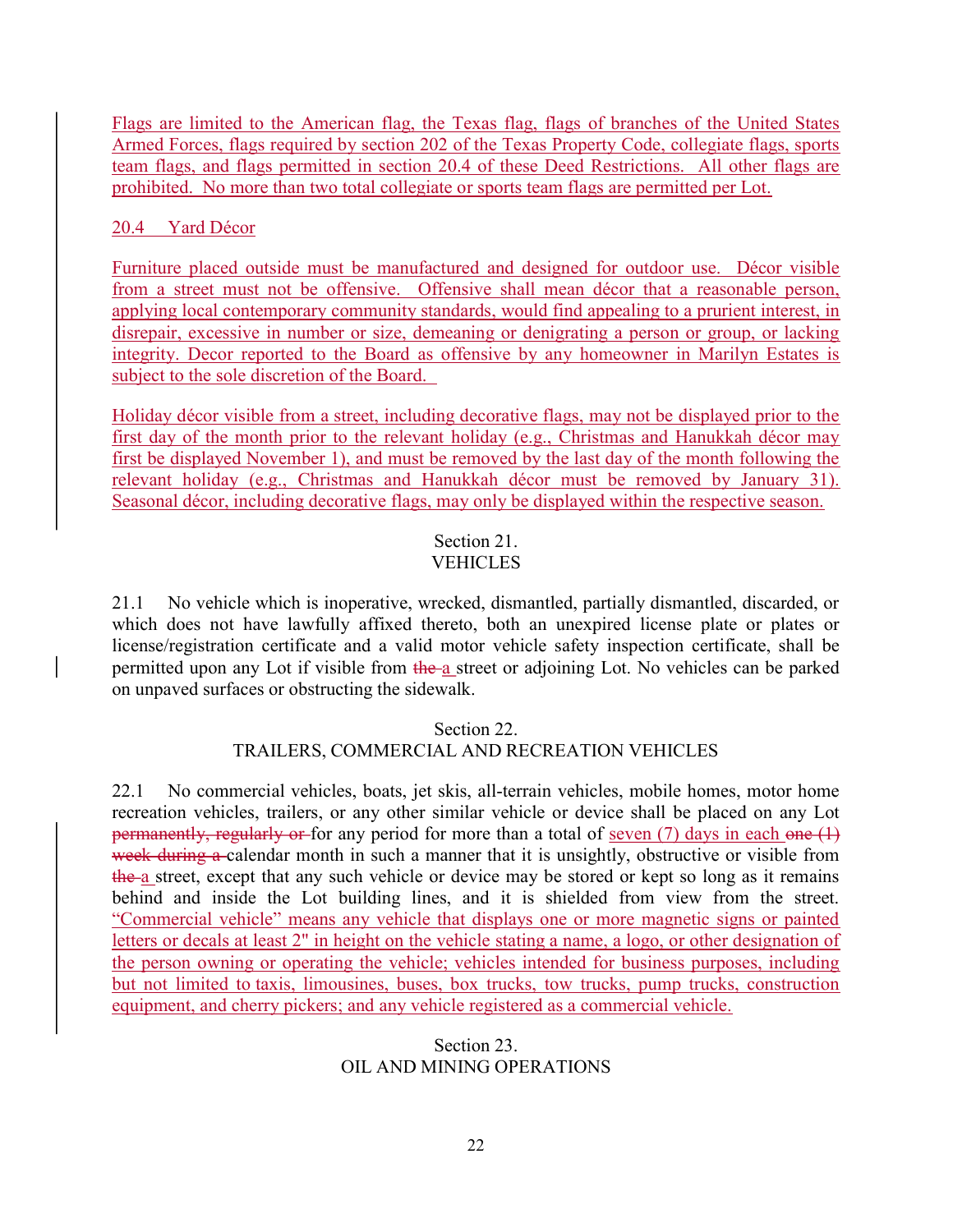23.1 No oil drilling, oil development operations, oil refining, quarrying or mining operations of any kind shall be permitted upon or in any Lot, nor shall any wells, tanks, tunnels, mineral excavations or shafts be permitted upon or in any Lot. No derrick or other structure designed for use in exploring for or the production of oil, natural gas, or other minerals shall be erected, maintained or permitted upon any Lot.

### Section 24. PETS AND OTHER ANIMALS

24.1 No animals, livestock, or poultry of any kind shall be raised, bred or kept on any Lot, except that dogs, cats or other household pets may be kept provided that they are not kept, bred, or maintained for any commercial purposes and provided that they do not constitute a nuisance. No wild, exotic or domesticated animal that represents an unusual risk of harm shall be kept on any Lot. For purposes of this Section, feral cats are deemed to constitute a nuisance and feeding them is prohibited.

#### Section 25.

# GARBAGE AND REFUSE STORAGE OR DISPOSAL

25.1 No Lot shall be used or maintained as a dumping ground for rubbish. Trash, garbage or other waste shall not be kept except in sanitary containers. Equipment for the storage or disposal of such material shall be kept in a clean and sanitary condition. Trash, garbage, other waste containers therefore shall not be placed or stored in a location visible from the a street prior tobefore 6:00 p.m. on the date day immediately prior to a trash/garbage pickup day. All trash containers must be removed from sight as soon as possible, but not later than midnight on  $10:00$ p.m. on the the -trash/garbage pickup day.

Placement and pickup of types of heavy trash is governed by different requirements promulgated by the City of Houston Solid Waste Department. Reference may be made to the City of Houston websites for current regulations. The Marilyn Estates website may also include the current City regulations.

#### Section 26. YEARLY DUES AND FEES

26.1 Creation of Assessments.

(a) Regular Assessments. Each lot in the subdivision shall be and is hereby made subject to an annual assessment. Such annual assessment shall be paid by the Property-Owner of each lot and is due and payable to the Association by January 1st of each year to maintain the ongoing operations of the Association and to support the various activities of the Architectural Control Committee. The initial amount of the annual assessment shall be sixty-eightseventy dollars (\$7068.00). The Board of Directors of the Association in its discretion may increase this amount once per year provided that no such increase may exceed ten percent (10%) of the assessment for the prior year, or the rate of inflation (as defined by the Consumer Price Index), whichever is greater. An increase in the amount of the annual assessment greater than ten percent  $(10\%)$  of the assessment for the prior year or the rate of inflation may be imposed upon a simple majority vote of the **Property**-Owners present at a meeting called by the Association. Proper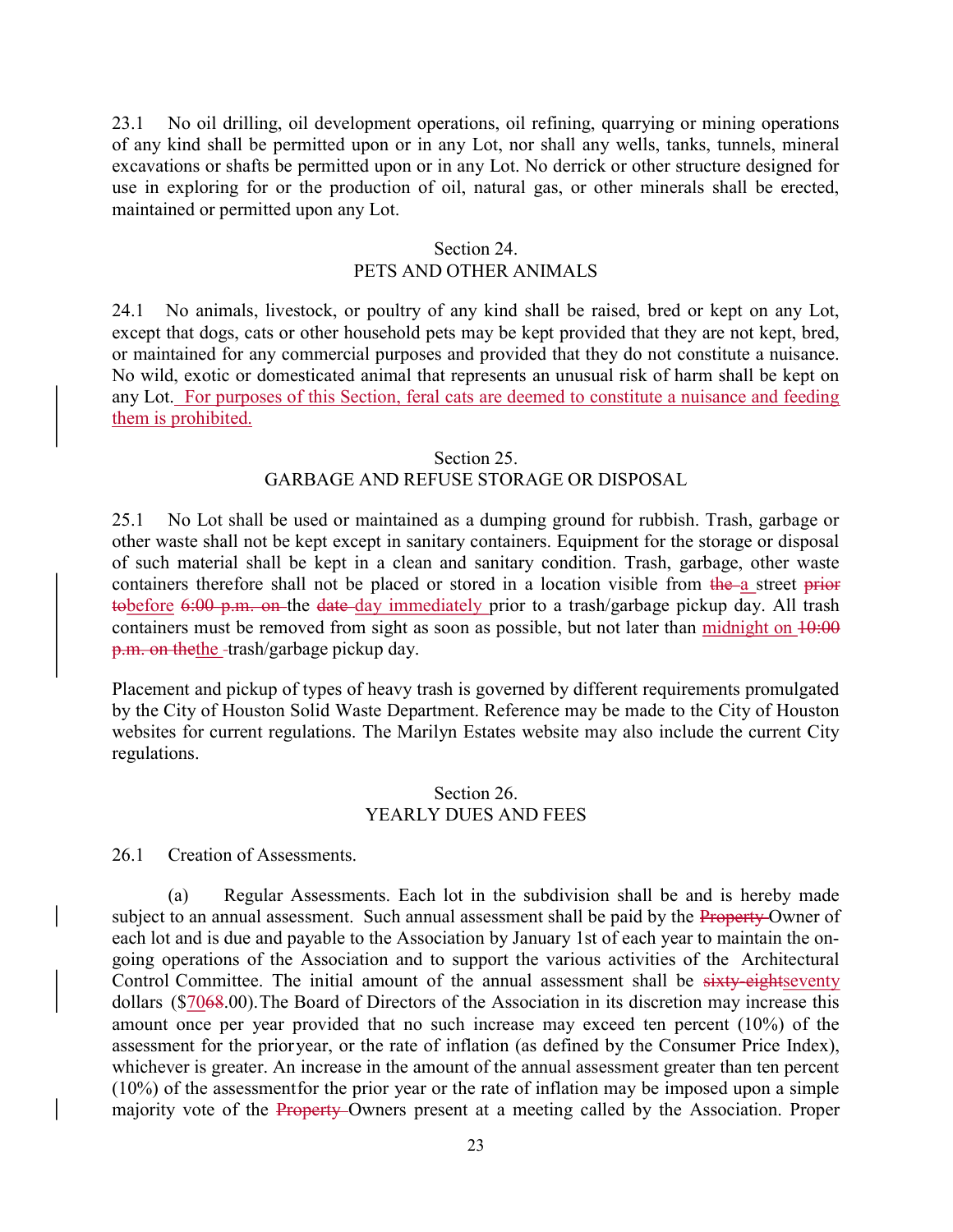notice of any meeting called for the purpose of increasing the amount of the annual assessment exceeding ten percent (10%) or the rate of inflation, whichever is greater, shall be published not less than fifteen (15) days in advance of such meeting, and shall clearly state the proposed dollar amount for the increase in the annual assessment. The Association may, as a separately itemized charge included with and made part of the Regular Assessment, assess Property Owners for reimbursement of the cost of the provision of security services in the Marilyn Estates Subdivision. In the event that the cost of security services exceeds the amount collected for any year, other funds of the Association may be used on a temporary basis to cover the shortfall. However, any such loaned funds should be restored to the Association's general operating account through the adjustment of future security assessments.

(b) Special Assessments. In addition to the annual assessment authorized above, the Association may levy in any calendar year a special assessment applicable to that year for the purpose of defraying, in whole or in part, any anticipated extraordinary expenditure. Any such assessment must be approved by a majority of the Association members present at a meeting called by the Association. Proper notice of any meeting called for the purpose of imposing a special assessment shall be published not less than fifteen (15) days in advance of such meeting, and shall clearly state the purpose and dollar amount of the special assessment.

- (c) Both annual and special assessments must be fixed at a uniform rate for all lots.
- 26.2 Purpose of Assessments.

The regular or special assessments levied by the Association shall be used exclusively to promote the public safety, health, and welfare of the Property-Owners and other residents of Marilyn Estates, as well as for: the enforcement of Deed Restrictions; safeguarding of property values; maintaining the properties in the Subdivision in neat and good order; capital improvements; covering operating deficits; and/or funding other necessary or desirable activities which the Association considers to be of general benefit to the current and future Property Owners or residents. The judgment of the Board of Directors of the Association in the expenditure of said funds shall be final and conclusive as long as such judgment is exercised in good faith.

26.3 Enforcement of Assessments.

(a) If an Property Owner or resident does not pay the full annual assessment by March 31st of each calendar year or other charges within sixty (60) days after they are incurred, they shall be considered delinquent. All delinquent amounts shall accrue interest at the rate of ten percent (10%) per year, and the Association shall be entitled to reasonable attorneys' fees and other costs associated with the collection of any delinquent amounts. At the sole discretion of the Board of Directors, extended payment arrangements may be made. However, any such agreement must be in writing signed prior to March  $31<sup>st</sup>$  of the year of the assessment. If permitted by such arrangement interest and penalties may be waived, provided that all sums due must be paid not later than the last day of the year in which the Assessment is made. The Board of Directors may impose reasonable late charges, and, if applicable returned check charges, for the late payment of regular assessments or special assessments. Past due Assessments shall accrue simple interest at the rate of ten percent (10%) per year. Late charges, penalties, and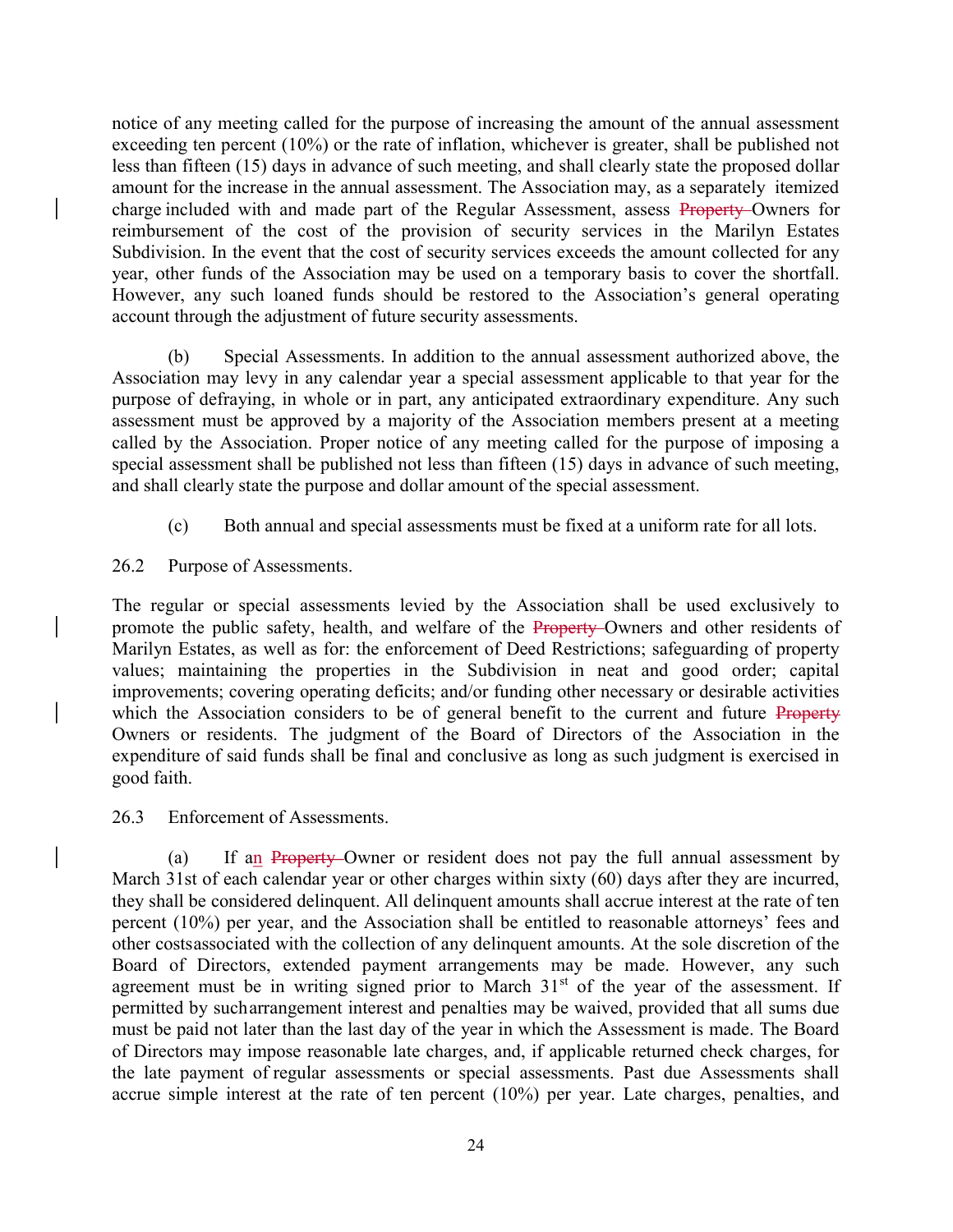returned check charges shall not accrue interest. Interest on past due Assessments shall be computed as simple interest and compound interest shall not be charged. Interest shall in no event exceed the maximum rate or amount of nonusurious interest that may be contracted for, taken, reserved, charged, or received under law.

(b) All assessments (together with any interest, expenses, and reasonable attorney fees in case of delinquency), shall be the personal obligation of the Property Owner at the time the assessment falls due. The Association may bring an action at law against the Property Owner to enforce this personal obligation.

(c) In order to secure the payment of the annual assessment and any special assessments levied for those Lots in Marilyn Estates acquired after the effective date of these Deed Rrestrictions, a Vendor's Lien shall be and is hereby reserved upon each Lot and any portion thereof, which lien shall be enforceable through appropriate judicial proceedings by the Association. This lien shall be deemed subordinate to the lien or liens of any bank, insurance company, savings and loan institution or any other person which hereafter lends money for the purchase of any property within the subdivision, and/or for construction (including improvement) and/or permanent financing of improvements on any such property. Those assessments which are not paid promptly when due, shall bear interest from and after the due date at the rate of ten percent (10%) per year, and the Association shall be entitled to collect reasonable collection charges, including attorney's fees, with respect to any assessment which is not paid promptly when due. Such interest, collection charges and attorneys' fees shall be secured in like manner as the assessment.

(d) The Association shall, on demand and for a reasonable charge, furnish a certificate signed by an officer of the Association, setting forth whether assessments against a specific Lot have been paid.

26.4 Change of Ownership

It shall be the duty of each subsequent Owner of any Lot in Marilyn Estates to notify the Marilyn Estates Association of the change of ownership and to effect the correction of the Associations records. The Association shall charge a transfer fee of \$100.00 for amending its records. The Board shall have the right to amend this charge from time to time as it sees fit. The Marilyn Estates Association may acquire and own property for the benefit of the residents, with all of the rights of any private owner of any Lot in Marilyn Estates.

# Section 27.

# AMENDMENTS AND CHANGE TO DEED RESTRICTIONS AND COVENANTS

27.1 These Deed Restrictions and covenants may be amended and changed at any time by the recording of a written agreement signed and acknowledged by a simple majority of the then owners of all Lots in the Subdivision in those Sections which have adopted a counterpart of this set of restrictions. Such amendment or change shall become effective upon being filed for record in the office of the County Clerk of Harris County, Texas. The person or persons requesting an amendment or change, or the Marilyn Estates Association if it be the requestor, shall bear all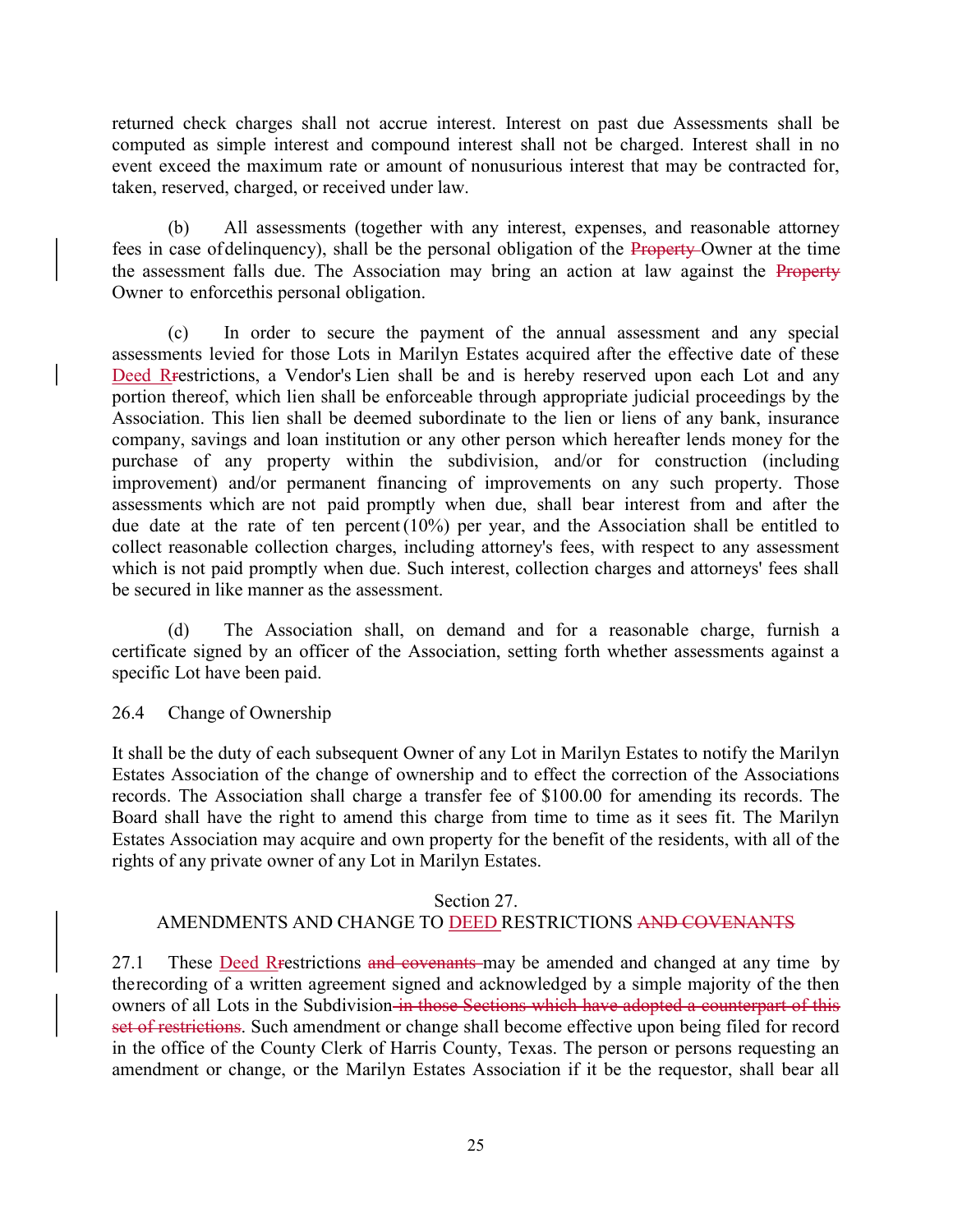expenses in connection therewith. Any amendment or change to these Deed rRestrictions and covenants shall not abrogate the purposes set out in this Instrument.

# Section 28.

# APPLICABILITY

28.1 These Deed Rrestrictions shall modify, change and take precedence over those deed restrictions previously filed of record in the office of the County Clerk for the various sSections of Marilyn Estates in the Deed Records of Harris County, Texas, and shall extend, continue, and preserve any lien previously created or existing which secured or secures yearly dues and fees assessed or to be assessed under these Amended Deed Restrictions or the earlier Ddeed Rrestrictions referred to hereinabove.

#### Section 29. COURT PROCEEDINGS

29.1 The Association shall have the right, but not the duty, to enforce, by any proceedings at law or in equity, all assessments (including liens, fines, or other charges), conditions, covenants, easements, reservations and restrictions now or hereafter imposed by the provisions of theseis DeclarationDeed Restrictions. The authority of the Association to enforce the Declaration Deed Restrictions shall not affect the right of any Owner to commence and maintain actions and suits to restrain and enjoin any violation or threatened violation of the provisions of this Declarationthese Deed Restrictions by another Owner. Enforcement may be by proceedings at law and/or in equity against any person or persons violating or attempting to violate any restriction, covenant and condition herein contained, whether such enforcement is to restrain violation or to recover damages, or both. Failure of the Association or any Owner to enforce any provision of this Declarationthese Deed Restrictions does not constitute a waiver of the right to do so hereafter. The persons violating this Declarationthese Deed Restrictions shall be responsible for paying any and all court costs, attorney's fees, and other costs that are incurred by either the Association or any Owner in enforcing the provisions hereof.

# Section 30.

# SEVERABILITY

30.1 Invalidation of any one of these covenants, restrictions or provisions or any part thereof by judgment or Court Order shall in no way affect any of the other restrictions, provisions and covenants which shall remain in full force and effect.

# Section 31. SAVINGS PROVISION

31.1 Existing conditions which were not a violation of the pre-existing deed restrictions, but which are nonconforming or violate these Deed Rrestrictions, will be permitted to continue until such time as they become damaged, destroyed, or functionally obsolete.

#### Section 32. COUNTERPARTS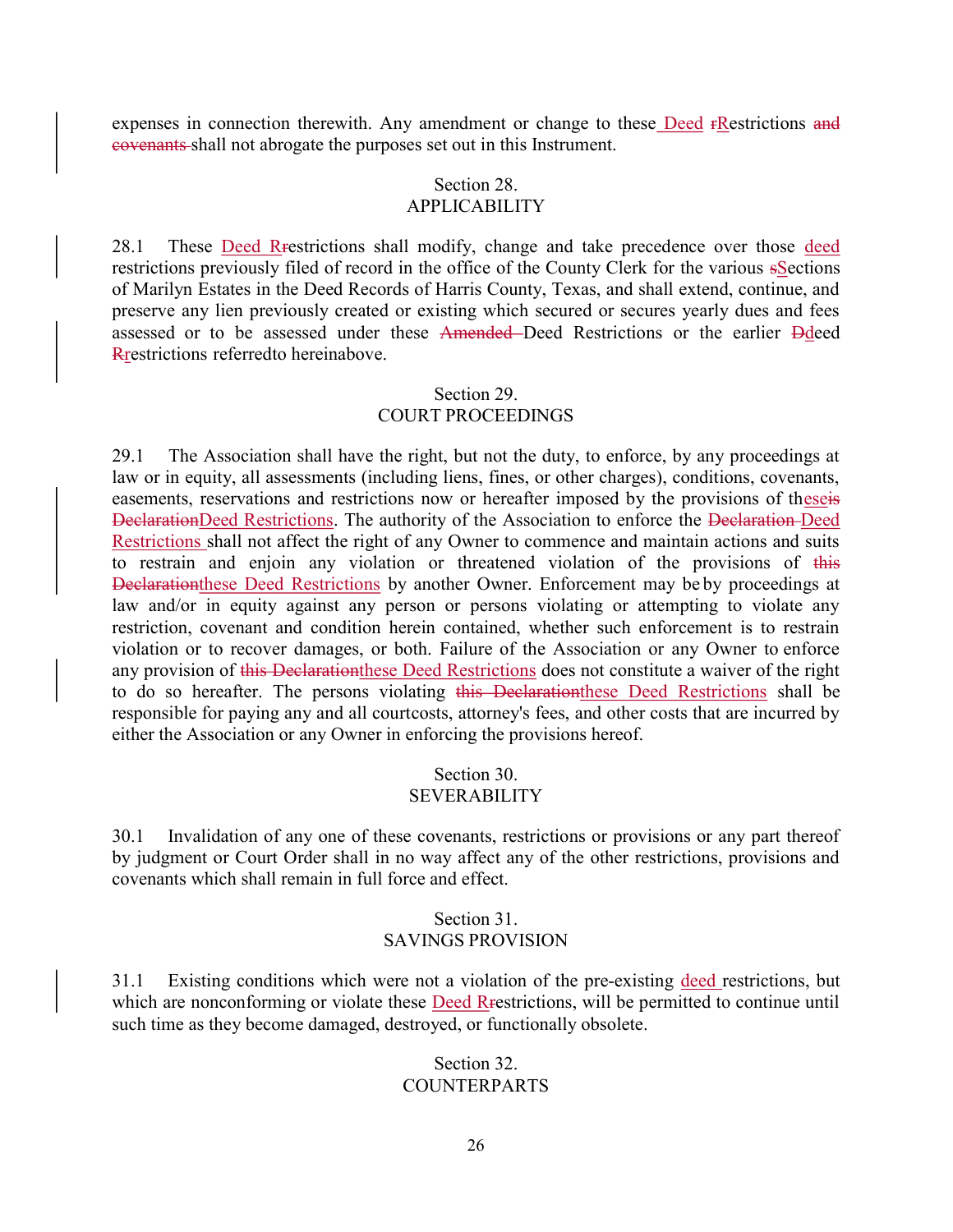32.1 This instrument contains signature pages from various counterparts, each of which, when so executed shall be deemed to be an original. Such counterparts shall constitute one and the same instrument, and for recordation purposes, separate signature pages and acknowledgments may be affixed to the body of this original instrument without the necessity of recording the entirety of each separate counterpart.

#### Section 33.

# INTERPRETATION

33.1 These Deed Restrictions shall be construed so as to give the broadest interpretation thereof and to facilitate their enforcement. Nothing in these Deed **FRestrictions** shall ever be interpreted to authorize violation of any municipal, state or federal law.

33.2 The recording of the signed multiple counterparts of this instrument shall be treated as the recording of a singular original instrument as of the date and time that the first multiple counterpart is recorded.

33.3 The headings in this Declarationthese Deed Restrictions are for convenience in reference only and do not limit or otherwise affect the meaning of any provision hereof.

### Section 34. **NOTICES**

34.1 Any notice permitted or required to be given to an Owner by these Deed Restrictionsve Covenants shall be deemed to have been properly sent when mailed, postage prepaid, registered or certified mail, return receipt requested, to the Owner of the property as named and at the address as stated in the records of the Harris County Appraisal District. Owners shall be conclusively presumed to be on notice of the contents of any document mailed in this manner on the third business day after the article is deposited with the United States Postal Service. Additionally, the Association may, but shall not be required to, send additional copies of any notice via electronic means.